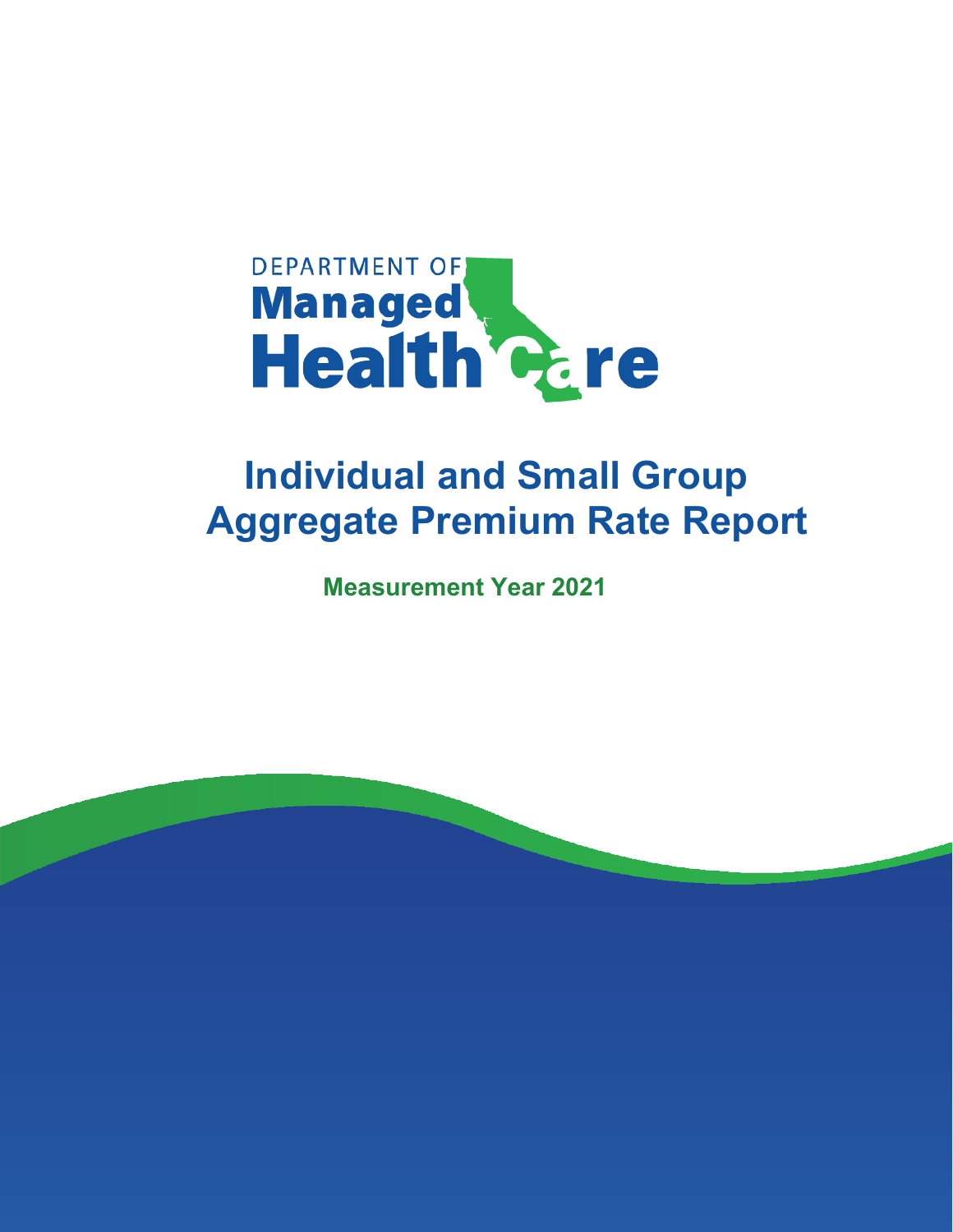## **Table of Contents**

| Appendix A: List of Health Plans Required to File Pursuant to California Health and Safety Code |  |
|-------------------------------------------------------------------------------------------------|--|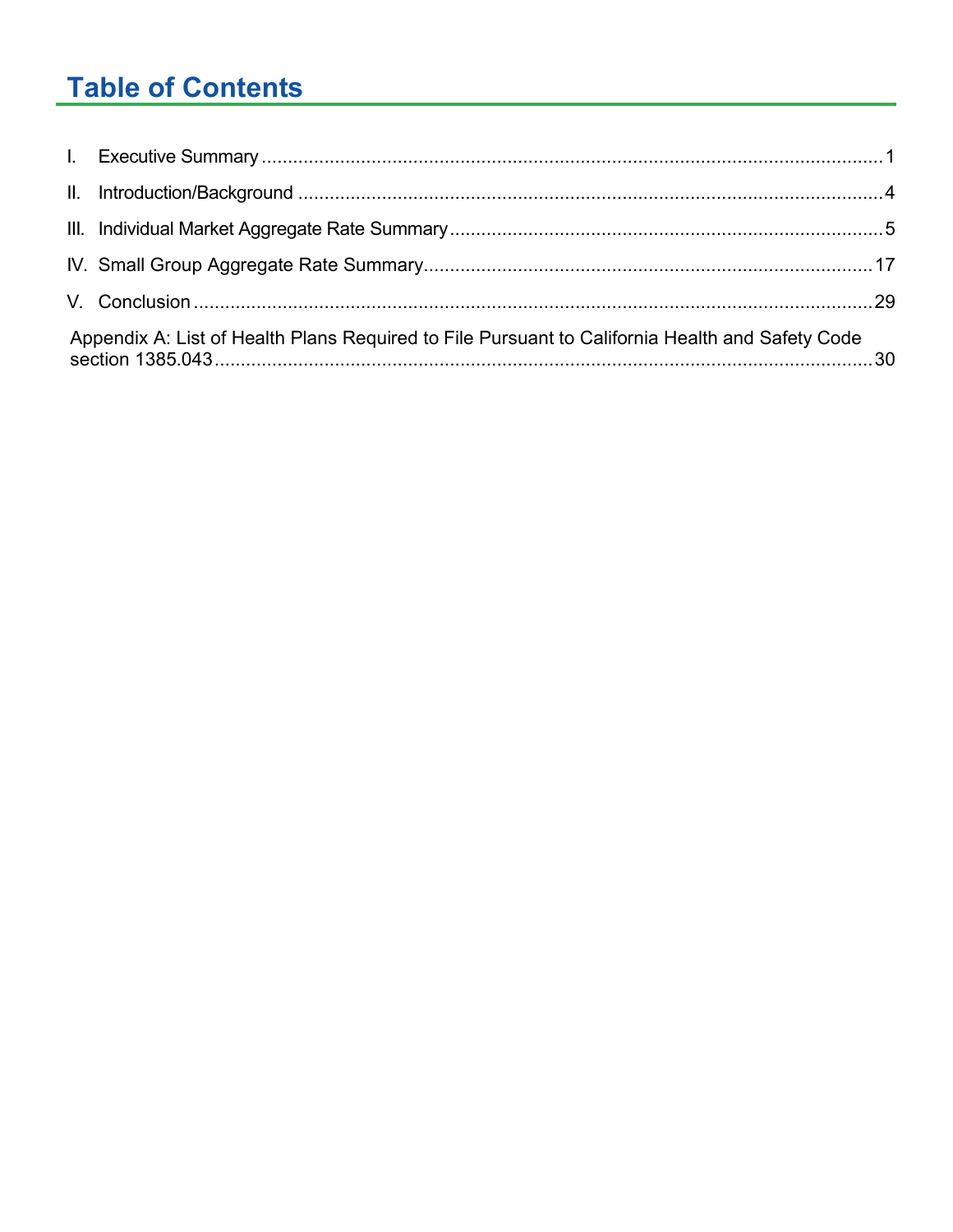## **I. Executive Summary**

The California Department of Managed Health Care (DMHC) protects consumers' health care rights and ensures a stable health care delivery system. As part of this mission, the DMHC licenses and regulates health care service plans (health plans) under the Knox-Keene Health Care Service Plan Act of 1975. The DMHC regulates the vast majority of commercial health plans and products in the large group, small group, and individual markets, including most of the health plans that participate in the California Health Benefit Exchange (Covered California). The DMHC also regulates Medi-Cal managed care plans, Medicare Advantage plans, and specialized health plans, including dental and vision plans.

Assembly Bill (AB) 2118 (Kalra, 2020) requires health care service plans and health insurers, that offer commercial products in the individual and small group market to report to the DMHC or the California Department of Insurance (CDI) specified information, including premiums, cost sharing, benefits, enrollment, and trend factors by October 1, 2021, and annually thereafter. The DMHC is required to post the information reported under this section on its internet website and annually present the reported information at various meetings, as specified.

This is the first year that the DMHC received the AB 2118 reports from health plans. For measurement year 2021,12 health plans that offer products in the individual market and 15 health plans that offer products in the small group market submitted rate information.

This report summarizes the individual and small group aggregate rate information and weighted average rate changes on health plan premiums. Additionally, the report compares information between grandfathered<sup>1</sup> and non-grandfathered<sup>2</sup> products. Non-grandfathered products are broken into two categories - non-grandfathered on-exchange<sup>3</sup> (on-exchange) and non-grandfathered offexchange<sup>4</sup> (off-exchange) products.

<sup>1</sup> Grandfathered Plan has the meaning set forth in Section of 1251 Patient Protection and Affordable Care Act (as defined in Health and Safety Code section 1357.500 (r). Grandfathered plans are individual and group health plans that were in existence on March 23, 2010. The Affordable Care Act requires health policies to cover more services. All grandfathered plans are exempt from certain requirements so long as employers do not significantly lower their premium contributions to employee plans and plans do not increase people's cost-sharing requirements beyond certain limits or reduce benefits.<br><sup>2</sup> Non-Grandfathered means a health plan that is not a grandfathered health plan. A non-

grandfathered plan or policy is one that was put into place after March 23, 2010, or one that has lost its grandfathered status. Non-grandfathered plans are ACA compliant health plans and covers more services.

 $^3$  On-exchange products/plans are sold through Covered California.<br> $^4$  Off-exchange products are not sold through Covered California. Off-exchange products are purchased by individuals or employer groups directly from the health plans.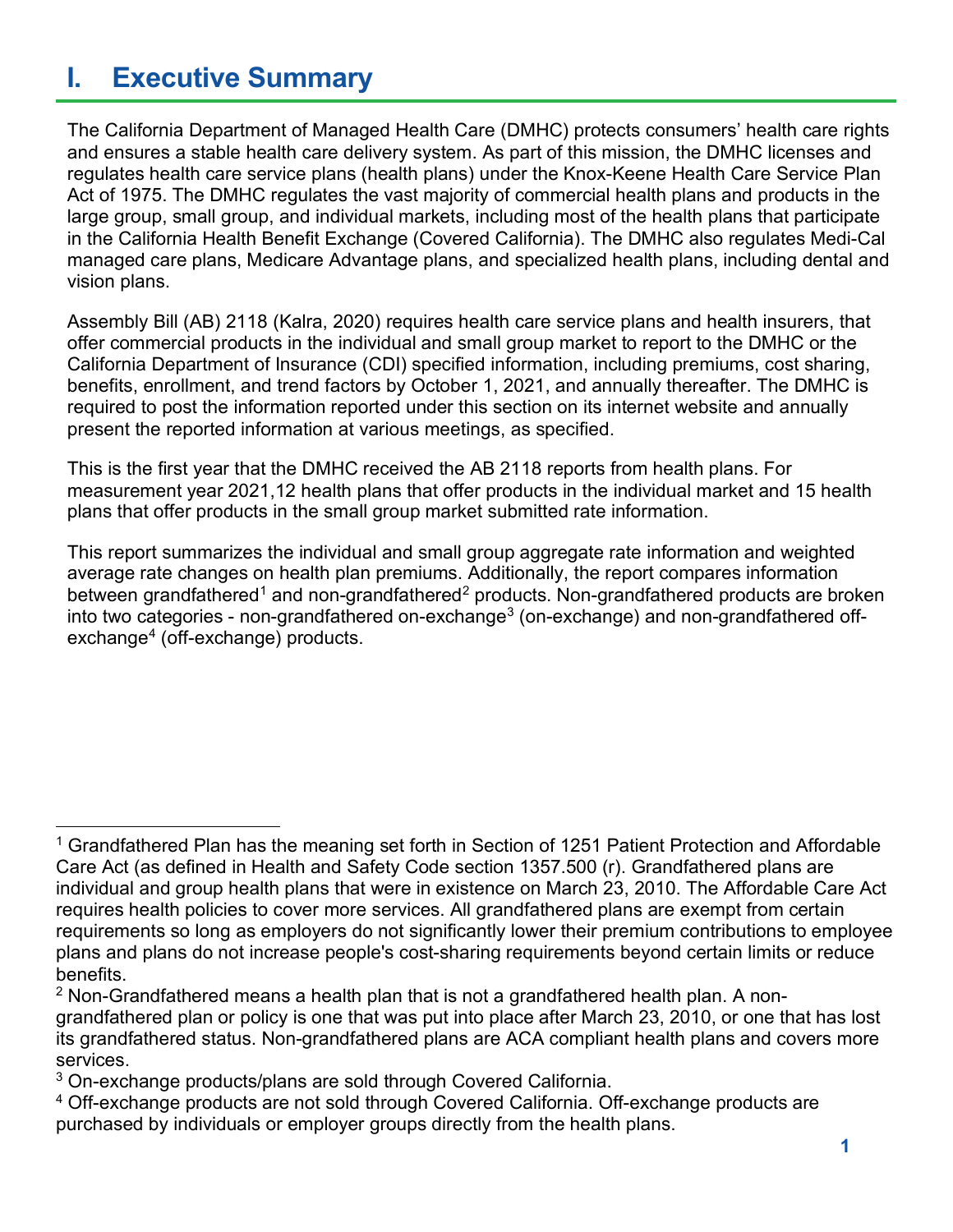## **Key Findings**

## **Individual Market<sup>5</sup>**

- In 2021, 2.43 million enrollees purchased individual health care coverage. Almost 1.87 million, or 77% of enrollees in the individual market, were affected by rate changes. The overall average premium per member per month<sup>6</sup> (PMPM) was \$550.95, a decrease of 0.4% from 2020.
- Eleven health plans offered on-exchange products and covered 1.8 million enrollees with an average premium of \$559.80 PMPM. Twelve plans offered off-exchange products and covered 567,957 enrollees with an average premium of \$514.86 PMPM. Only two health plans offered grandfathered plans and covered 55,373 enrollees with an average premium of \$632.82.
- For the 12 plans participating in California's individual health insurance market, the overall medical allowed trend<sup>7</sup> was 10.7% in 2021 and the overall projected medical allowed trend<sup>8</sup> for 2022 is 4.4%.
- Over 82% of enrollees chose Health Maintenance Organization (HMO) or Preferred Provider Organization (PPO) plans. Silver plans led the market with the highest number of enrollees. Bronze plans ranked second with the other products significantly trailing in the number of enrollees. This pattern was consistent between on-exchange and off-exchange plans.
- The majority of enrollees in the individual market were in benefit plans that included a deductible of \$1,500 or more and a family maximum out-of-pocket of \$7,500.

<sup>&</sup>lt;sup>5</sup> Health coverage offered to individuals who purchase it on their own rather than as part of a group (i.e., through an employer). In the individual market, health plans update premium rates annually, usually on January 1st of each year. Health plans must notify consumers of any change in what they will be charged at least 60 days before the change takes place.

 $6$  Per member per month is a measure used to assess population-based metrics such as cost or utilization, computed by dividing the total monthly cost/utilization/other measure by the total number of member months for the population over a specific time period.

<sup>7</sup> Medical Allowed Trend is the percentage change in medical and pharmacy costs covered by the health plan from prior year to current year.

<sup>&</sup>lt;sup>8</sup> Projected Medical Allowed Trend is the percentage change from the current year to the future year of allowed medical and pharmacy costs covered by the health plan based on actuarial estimates.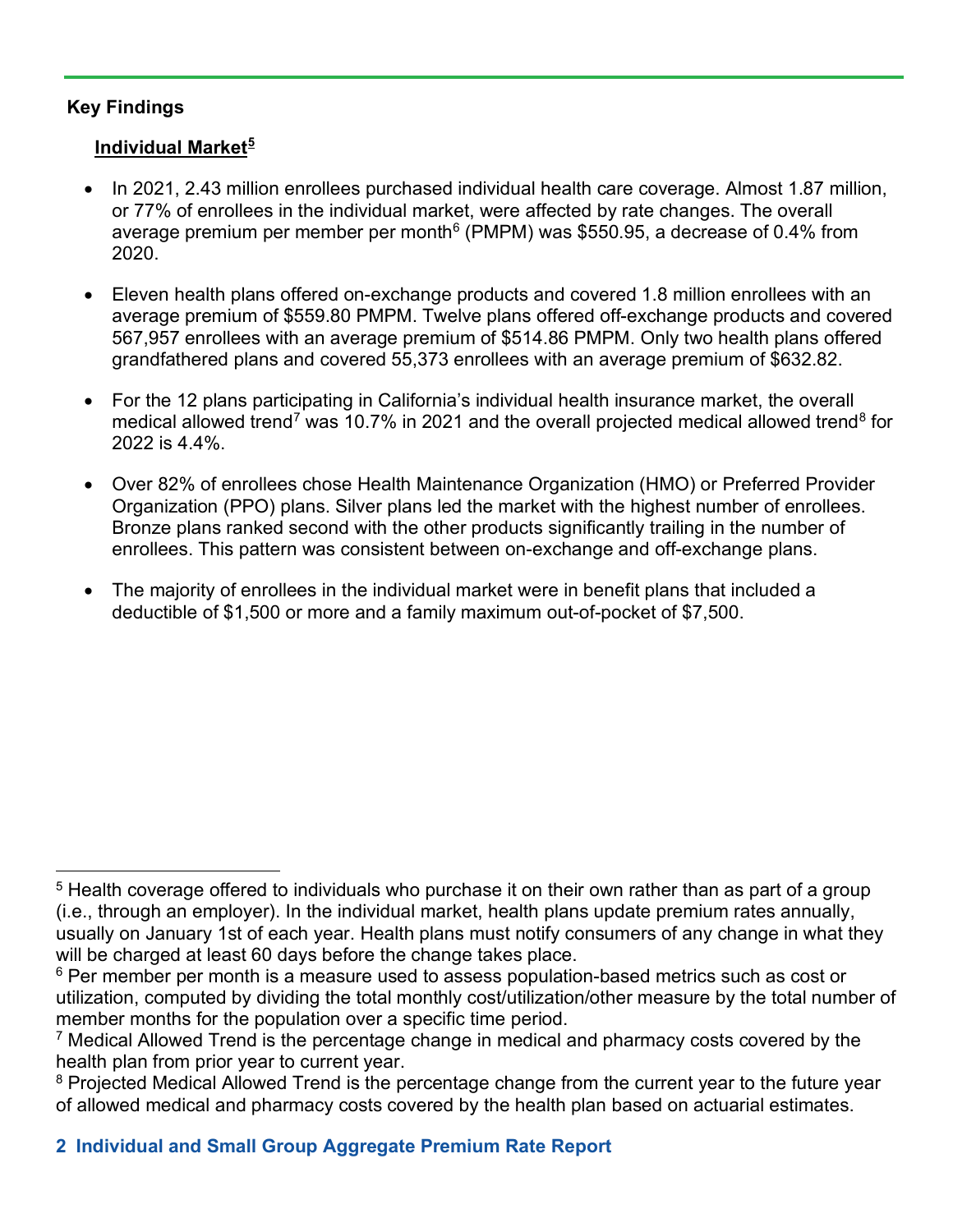## **Small Group Market**<sup>9</sup>

- In 2021, 2.22 million enrollees had small group health care coverage. Enrollment in onexchange health plans accounted for 3%, off-exchange health plans accounted for 89%, and grandfathered health plans accounted for 8%.
- The overall average premium PMPM was \$532.90, an increase of 1.8% compared to 2020.
- For the 15 plans participating in the small group health insurance market, the overall medical allowed trend was 5.3% in 2021 and the overall projected medical allowed trend was 4.6% for 2022.
- Over 90% of enrollees had HMO or PPO plans. Gold plans led the market with the highest number of enrollees. Silver plans ranked second with the other products significantly trailing in the number of enrollees. This pattern was consistent between on-exchange and off-exchange plans.
- The majority of enrollees in the small group market were in benefit plans that included a deductible of \$1,500 or more and a family maximum out-of-pocket of \$7,500 or more.

 $9$  Health coverage offered to small businesses that have 1 to 100 employees. In the small group market, health plans generally update premium rates quarterly. Small businesses that purchase coverage are charged a consistent rate for a period of at least 12 months. Health plans must notify small businesses of any change in what they will be charged at least 60 days before the change takes place.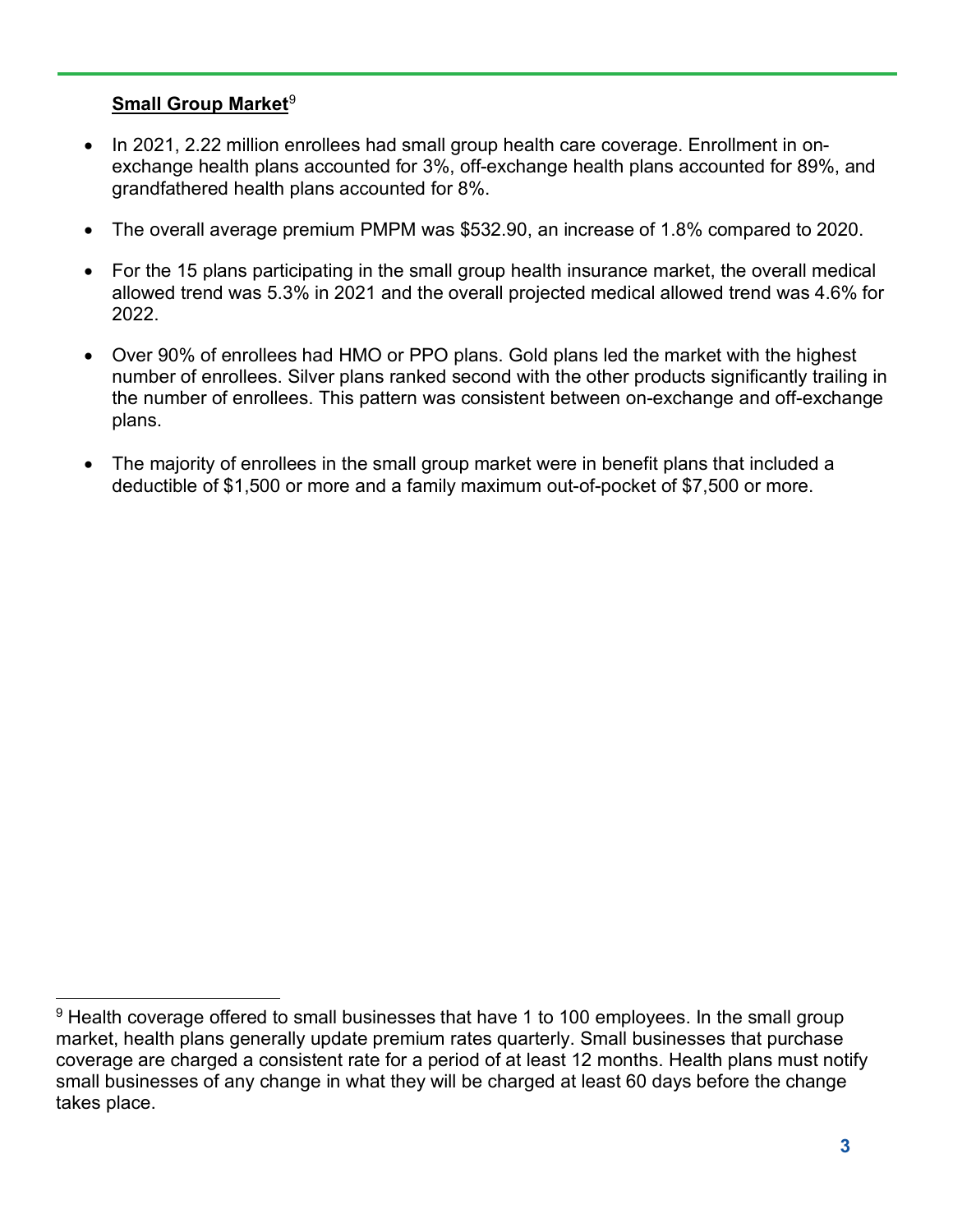## **II. Introduction/Background**

In 2020, California enacted AB 2118 for the purpose of increasing transparency of rates in the individual and small group markets. AB 2118 requires health care service plans and health insurers, that offer commercial products in the individual and small group markets to report specified information, including premiums, cost sharing, benefits, enrollment, and trend factors to the DMHC or CDI by October 1, 2021, and annually thereafter. Beginning in 2022, the DMHC is required to annually present the reported information at various meetings, as specified, and post the reports on the DMHC's [website](https://wpso.dmhc.ca.gov/premiumratereview/searchratefilings) no later than December 15 of each year.

For measurement year 2021, 12 individual health plans submitted data which included four statewide<sup>10</sup> health plans and eight regional<sup>11</sup> health plans. The 12 individual plans covered 2.43 million enrollees. The DMHC received the small group aggregate rate filings from 15 health plans which included seven statewide plans and eight regional plans. The 15 small group health plans covered 2.22 million enrollees.

Under a separate statutory requirement, health plans that offer commercial individual and small group products must file their proposed premium rate changes for the DMHC's review. The DMHC actuaries perform an in-depth review of these proposed changes and ask health plans questions to ensure that the proposed rate changes are supported by data including underlying medical costs and trends. The DMHC does not have the authority to approve or deny rate increases; however, its rate review efforts hold health plans accountable, ensure consumers get value for their premium dollar, and help save Californian's money. The DMHC has saved consumers over \$296 million to date through the rate review program.

If the DMHC finds a health plan rate change is not supported by data, including underlying medical costs and trends, the Department negotiates with the plan to reduce the rate change. If the health plan refuses to modify its rate, the Department can find the rate to be unreasonable and the health plan must notify members of the unreasonable finding.

 $10$  Statewide plans, as its name implies, operate and offer health care products to enrollees in multiple regions throughout the state.

 $11$  Regional plans are health plans that primarily operate and offer health care products to enrollees in specific regions.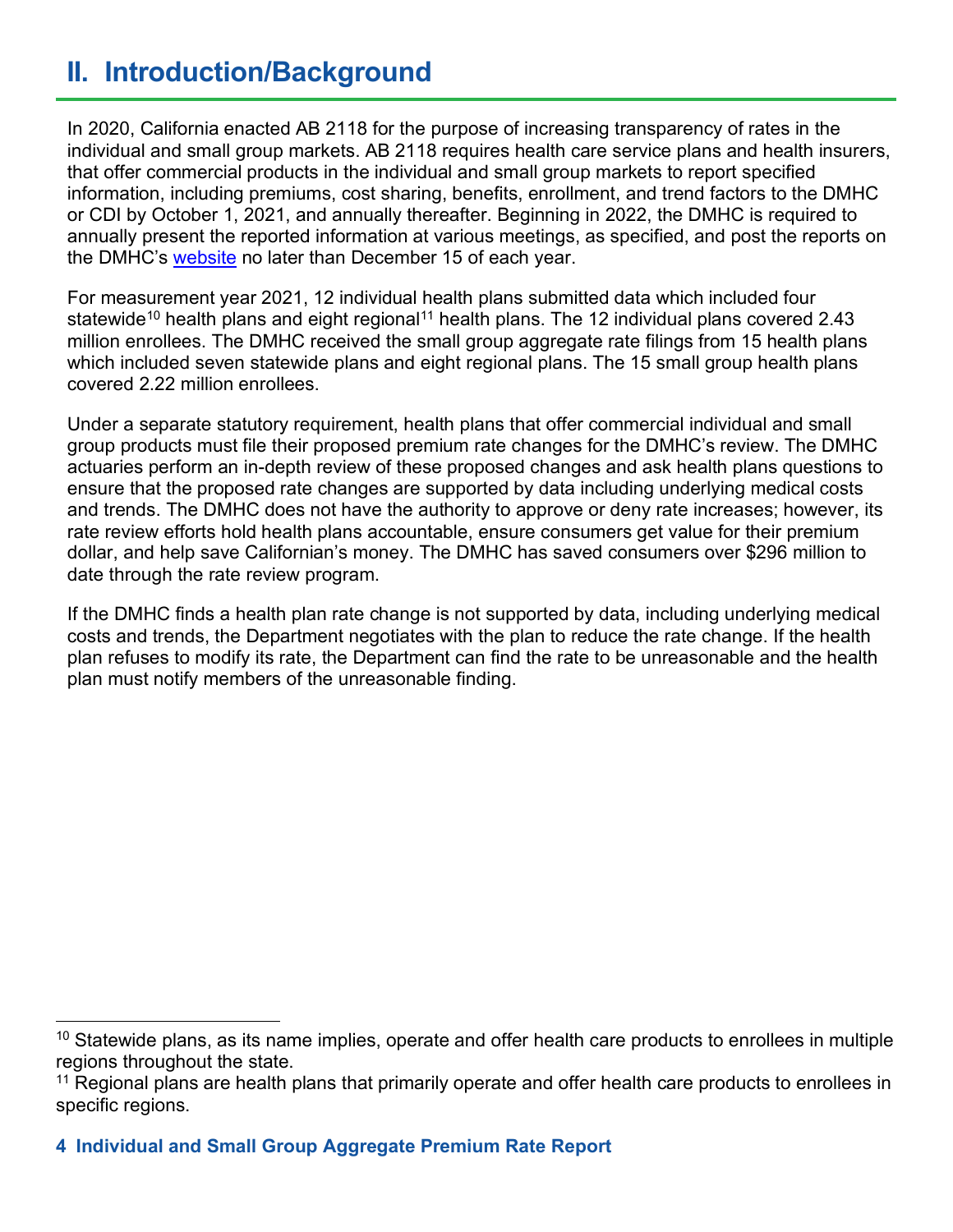## **III. Individual Market Aggregate Rate Summary**

For measurement year 2021, the DMHC received individual market aggregate rate filings from 12 health plans, including four statewide plans and eight regional plans. The 12 individual health plans covered 2,425,807 enrollees. Kaiser accounted for 927,591, or 38% of enrollees, and the remaining 1,498,216, or 62% of enrollees, were covered by the remaining 11 health plans. Since Kaiser's data had such a significant impact on the overall state averages, the data for Kaiser is often shown on a stand-alone basis throughout this report. On-exchange plans covered 74% of enrollees while off-exchange plans covered 24%, and grandfathered plans covered 2%.

The observations from the 2021 health plan data related to the individual market aggregate rates include:

- Overall, the weighted average rate decreased by 0.4%. Kaiser's average rate increased by 0.9% and the remaining health plans reduced their average rates by 1.3%. The average premium PMPM across all health plans was \$550.95. (Table 1)
- Eleven health plans offered individual products on-exchange and covered 1.8 million enrollees with an average premium of \$559.80 PMPM. Twelve health plans offered individual products off-exchange and covered 567,957 enrollees with an average premium of \$514.86 PMPM. (Tables 2a and 2b)
- Only two health plans, Kaiser and Anthem Blue Cross, offered grandfathered plans in the individual market. Anthem Blue Cross had the highest premium, with an average premium of \$983.53 PMPM. Overall, the average rate for the two grandfathered plans increased by 3.0% with an average rate of \$632.82 PMPM. (Table 2c)
- The four statewide plans covered 2 million enrollees. The overall weighted average rate decreased by 0.6% and the average premium was \$567.35 PMPM. The four statewide plans covered 1.4 million enrollees on-exchange, 513,592 off-exchange and 55,373 grandfathered enrollees. The on-exchange plans had an average premium of \$580.30 PMPM, a decrease of 0.5% from previous year. The off-exchange plans had an average premium of \$524.03, a decrease of 1.4% from previous year. (Tables 2c, 3 and 4)
- The eight regional plans had 417,575 enrollees, including 363,210 on-exchange and 54,365 off-exchange enrollees. None of the regional health plans offered grandfathered products. In 2021, the overall average rate for regional health plans increased by 0.3% and had an average premium of \$472.03 PMPM. (Tables 5 and 6)
- Seven regional plans offered on-exchange products and seven regional plans offered offexchange products. Sutter Health Plan only offered off-exchange products and Molina Healthcare of California only offered on-exchange products. For the regional plans that offered on-exchange products, the weighted average rate decreased by 0.5% and had an average premium of \$478.59 PMPM. For the regional plans that offered off-exchange products, the weighted average rate increased by 5.9% and had an average premium of \$428.20 PMPM. (Table 6)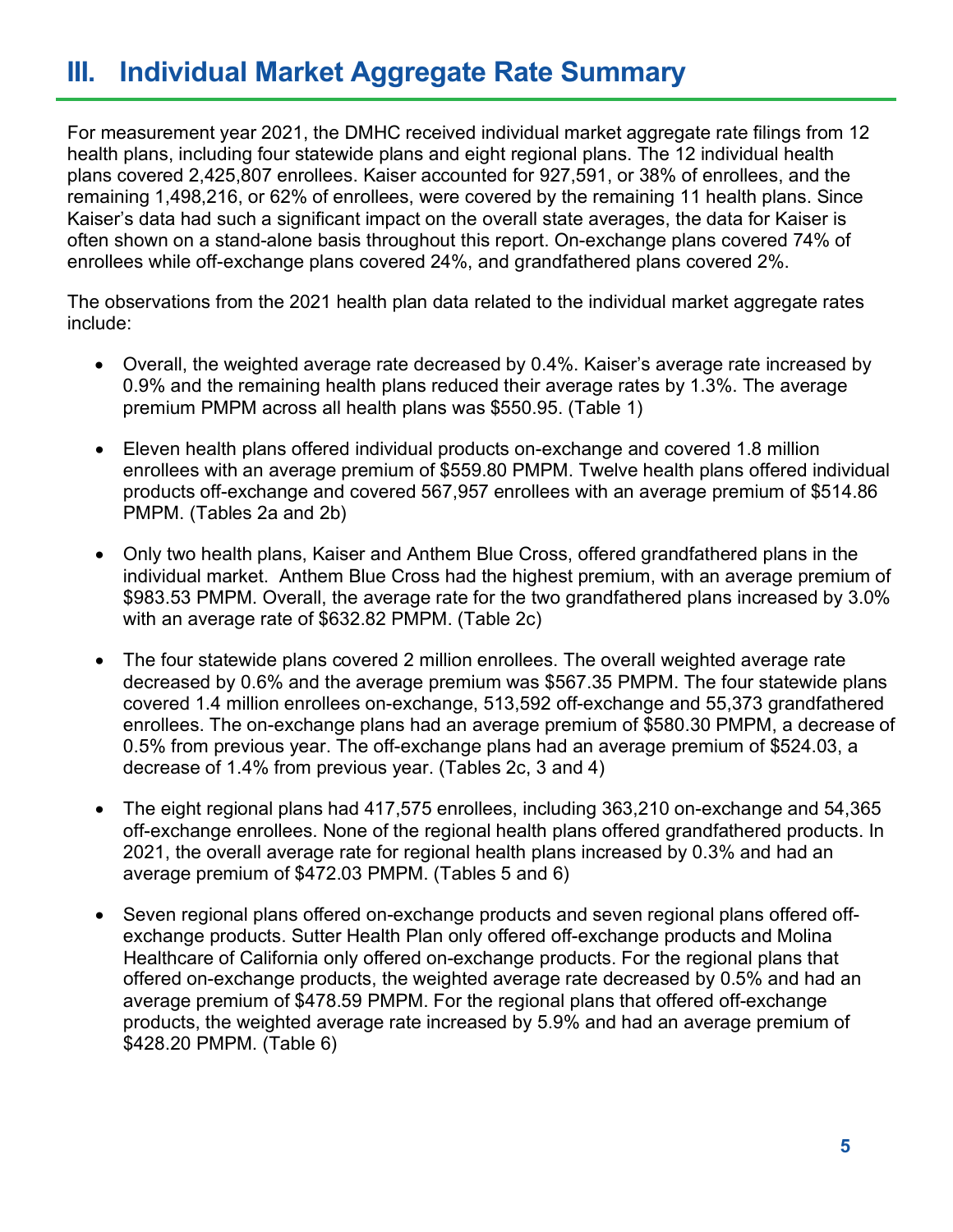- The overall medical allowed trend for health plans in the individual market was 10.7% in 2021, which means that medical expenses increased by 10.7% since 2020. The overall projected medical allowed trend is 4.4% for 2022. (Table 7)
- The majority of enrollees selected the silver plan, which is one of the four metal<sup>12</sup> levels of coverage13. About 70% of the enrollees were in silver or higher metal tiers in the individual market for both on and off-exchange. The majority of enrollees in the individual market chose the HMO plans with higher actuarial values<sup>14</sup> which have the richest benefits overall. High Deductible Health Plans (HDHP) had the lowest enrollment for both on and off-exchange plans and provided members a lower premium option with a higher out of pocket cost. (Tables 8 and 9)
- The majority of the enrollees in the individual market were in plans with a deductible of \$1,500 or more and in products with coinsurance of 20% or more for hospital inpatient benefits. However, 78% of the enrollees in grandfathered plans had no coinsurance for hospital inpatient benefits. (Tables 10 and 11)
- Over 50% of the on-exchange health plan enrollees and 95% of grandfathered plan enrollees purchased products with copayments of less than \$50 for primary care and specialist visits. (Table 12)
- For measurement year 2021, 50% of on-exchange enrollees and 79% of off-exchange enrollees had an out-of-pocket maximum of \$7,500 or more for in-network medical and pharmacy benefits. (Table 13)

 $12$  Refers to the four coverage tiers available through Covered California. A health plan's metal category indicates the percentage of total costs for covered health care services that are paid by the health plan. Covered California's metal levels are: Bronze, Silver, Gold or Platinum. As the metal category increases in value, so does the percent of medical expenses that a health plan covers. This means the Platinum plans cover the highest percentage of health care expenses.

 $13$  See link to Code of Federal Regulations for requirements for bronze, silver, gold and platinum coverage: [eCFR: 45 CFR 156.140](https://www.ecfr.gov/current/title-45/subtitle-A/subchapter-B/part-156/subpart-B/section-156.140) -- Levels of coverage. Generally, a bronze plan has an actuarial value of 60 percent; a silver plan has an actuarial value of 70 percent; a gold plan has an actuarial value of 80 percent; and a platinum plan has as an actuarial value of 90 percent.

<sup>&</sup>lt;sup>14</sup> The percentage of total average costs for covered health care services that are paid by the health plan. For example, if a plan has an actuarial value of 70 percent, on average, an individual would be responsible for 30 percent of the costs of all covered health care services.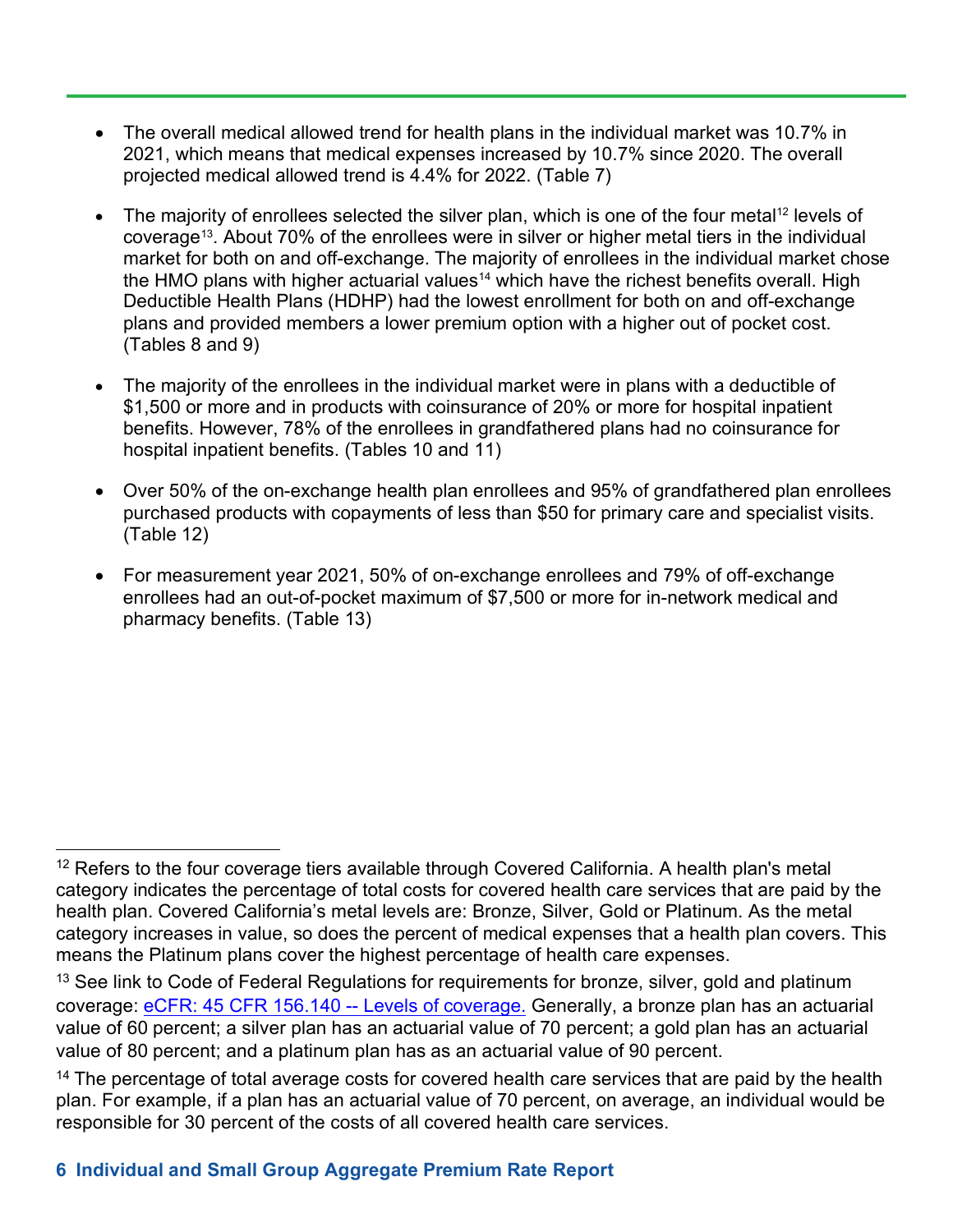Table 1 shows the weighted average rate change, average premium PMPM, and number of enrollees for all health plans (including Kaiser), Kaiser, and all health plans (excluding Kaiser).

## **Table 1**

## **Weighted Average Rate Change and Average Premium PMPM – Individual Market**

| <b>Plan Type</b>                     | <b>Number of</b><br><b>Enrollees</b> | <b>Weighted<sup>15</sup></b> Average<br><b>Rate Change</b> | <b>Average Premium</b><br>PMPM <sup>16</sup> |  |
|--------------------------------------|--------------------------------------|------------------------------------------------------------|----------------------------------------------|--|
| All Plans                            | 2,425,807                            | $-0.4%$                                                    | \$550.95                                     |  |
| Kaiser                               | 927,591                              | 0.9%                                                       | \$533.10                                     |  |
| <b>All Plans Excluding</b><br>Kaiser | 1,498,216                            | $-1.3%$                                                    | \$561.99                                     |  |

 $15$  Weighted average rate change means the average annual rate increases or decreases that were implemented weighted by the number of enrollees/covered lives.

 $16$  Average Premium PMPM is the average premium weighted by the number of enrollees during the 12-month period.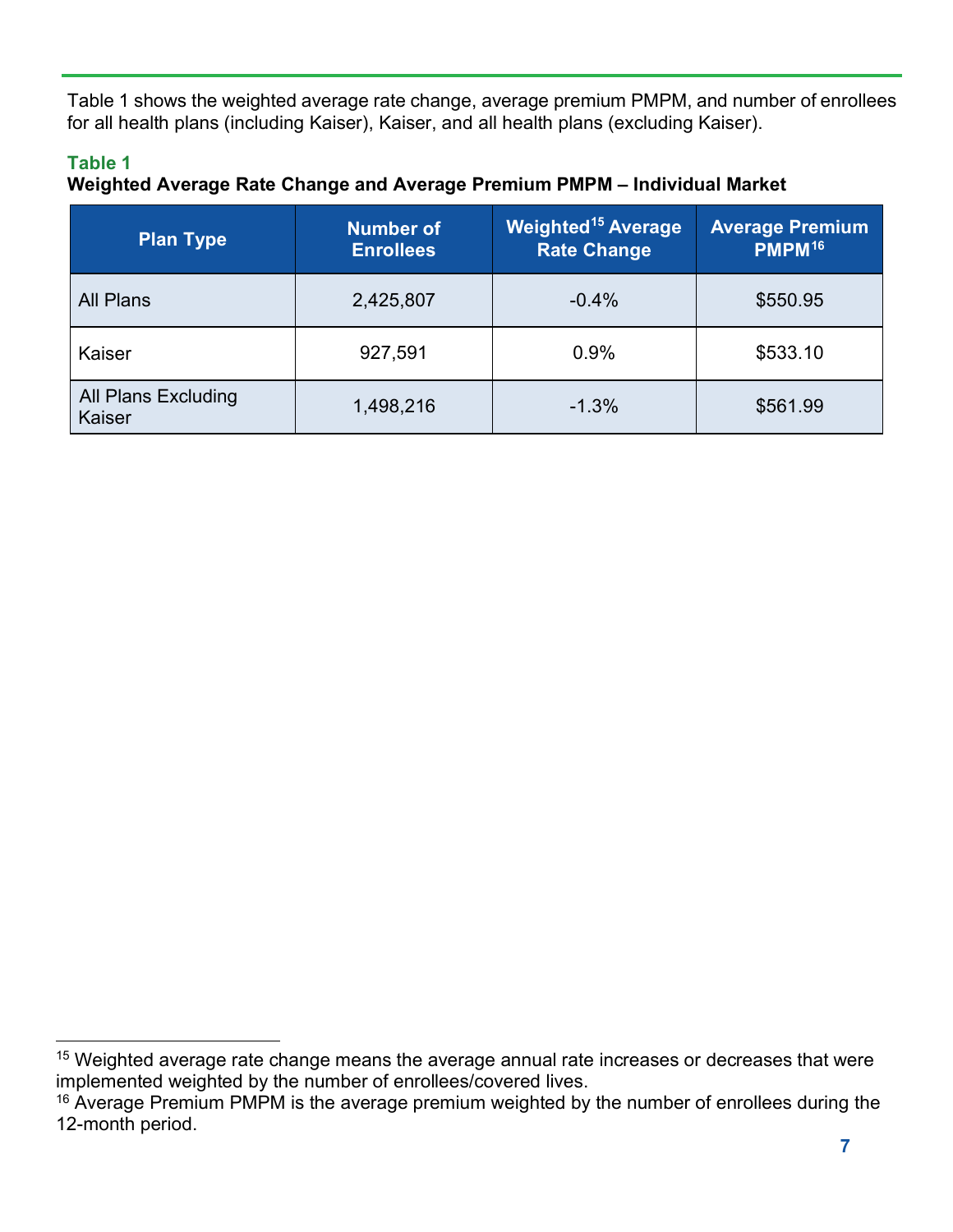Tables 2a, 2b, and 2c show the weighted average rate change, average premium PMPM, and number of enrollees for health plans that offered on-exchange, off-exchange, and grandfathered products in the individual market.

## **Table 2a**

## **On-Exchange Plans: Weighted Average Rate Change and Average Premium PMPM**

| <b>Plan Type</b>           | <b>Number of</b><br><b>Enrollees</b> | <b>Weighted Average</b><br><b>Rate Change</b> | <b>Average Premium</b><br><b>PMPM</b> |
|----------------------------|--------------------------------------|-----------------------------------------------|---------------------------------------|
| All Plans                  | 1,802,477                            | $-0.5%$                                       | \$559.80                              |
| Kaiser                     | 698,644                              | 0.9%                                          | \$552.82                              |
| All Plans Excluding Kaiser | 1,103,833                            | $-1.4%$                                       | \$564.22                              |

## **Table 2b**

## **Off-Exchange Plans: Weighted Average Rate Change and Average Premium PMPM**

| <b>Plan Type</b>           | <b>Number of</b><br><b>Enrollees</b> | <b>Weighted Average</b><br><b>Rate Change</b> | <b>Average Premium</b><br><b>PMPM</b> |
|----------------------------|--------------------------------------|-----------------------------------------------|---------------------------------------|
| All Plans                  | 567,957                              | $-0.7%$                                       | \$514.86                              |
| Kaiser                     | 186,826                              | $-0.1%$                                       | \$461.76                              |
| All Plans Excluding Kaiser | 381,131                              | $-0.9%$                                       | \$540.89                              |

## **Table 2c**

#### **Grandfathered Plans: Weighted Average Rate Change and Average Premium PMPM**

| <b>Health Plan Name</b>  | <b>Number of</b><br><b>Enrollees</b> | <b>Weighted Average</b><br><b>Rate Change</b> | <b>Average Premium</b><br><b>PMPM</b> |
|--------------------------|--------------------------------------|-----------------------------------------------|---------------------------------------|
| Kaiser                   | 42,121                               | 4.0%                                          | \$522.48                              |
| <b>Anthem Blue Cross</b> | 13,252                               | 0.0%                                          | \$983.53                              |
| <b>Total</b>             | 55,373                               | 3.0%                                          | \$632.82                              |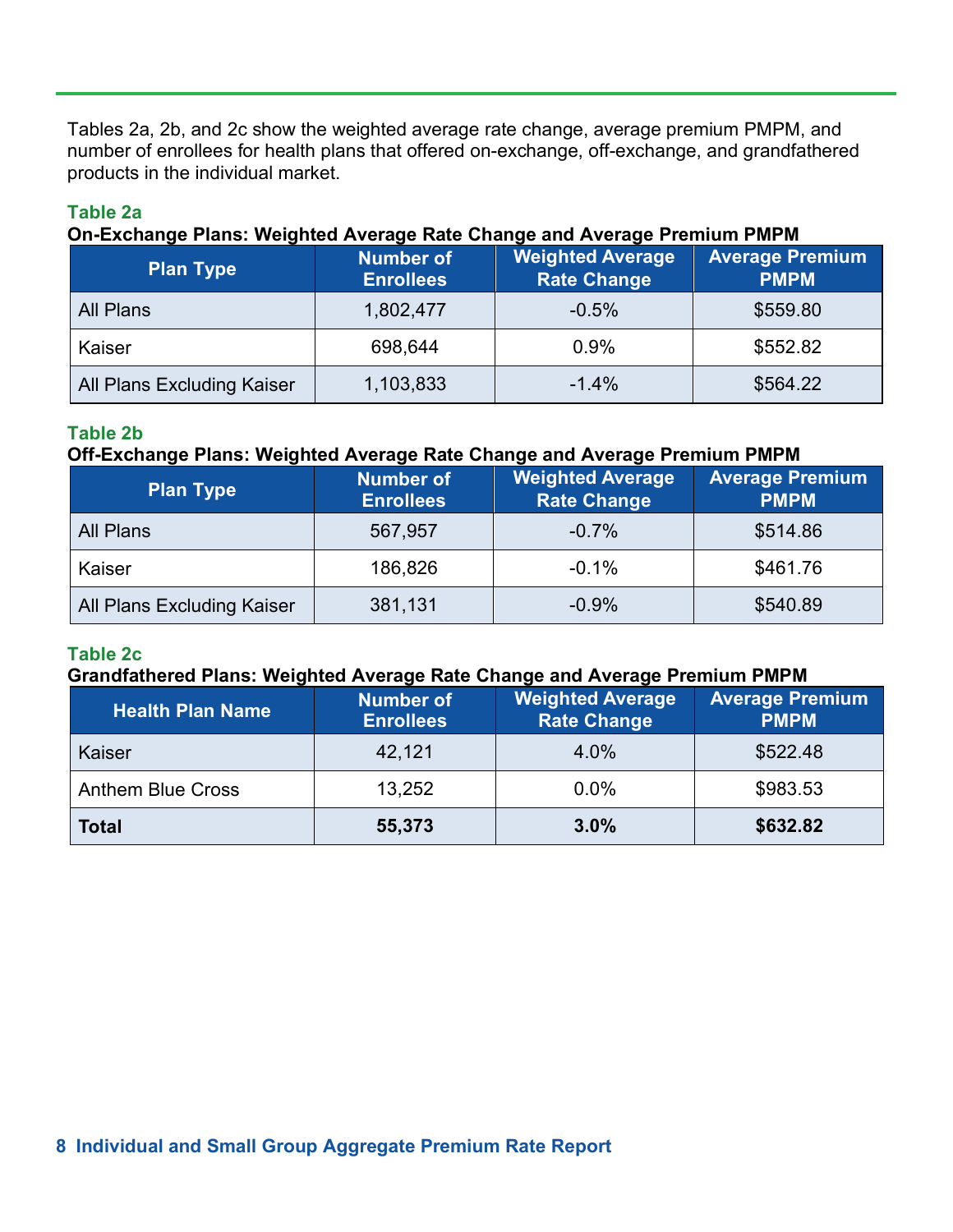Table 3 shows the weighted average rate change, average premium PMPM, and number of enrollees for the statewide health plans that offered products in the individual market.

## **Table 3**

**Weighted Average Rate Change and Average Premium PMPM – Statewide Health Plans**

| <b>Health Plan Name</b>                                             | Weighted<br><b>Number of</b><br><b>Percentage of</b><br><b>Average Rate</b><br><b>Total Enrollees</b><br><b>Enrollees</b><br><b>Change</b> |       | <b>Average</b><br><b>Premium</b><br><b>PMPM</b> |          |
|---------------------------------------------------------------------|--------------------------------------------------------------------------------------------------------------------------------------------|-------|-------------------------------------------------|----------|
| Kaiser<br>927,591                                                   |                                                                                                                                            | 46.2% | 0.9%                                            | \$533.10 |
| California<br>Physicians' Service<br>(Blue Shield of<br>California) | 753,291                                                                                                                                    | 37.5% | $-2.5%$                                         | \$609.98 |
| <b>Anthem Blue Cross</b>                                            | 181,560                                                                                                                                    | 9.0%  | $-2.6%$                                         | \$599.02 |
| Health Net of<br>California, Inc.<br>(Health Net)                   | 145,790                                                                                                                                    | 7.3%  | 2.3%                                            | \$525.63 |
| <b>Statewide</b>                                                    | 2,008,232                                                                                                                                  | 100%  | $-0.6%$                                         | \$567.35 |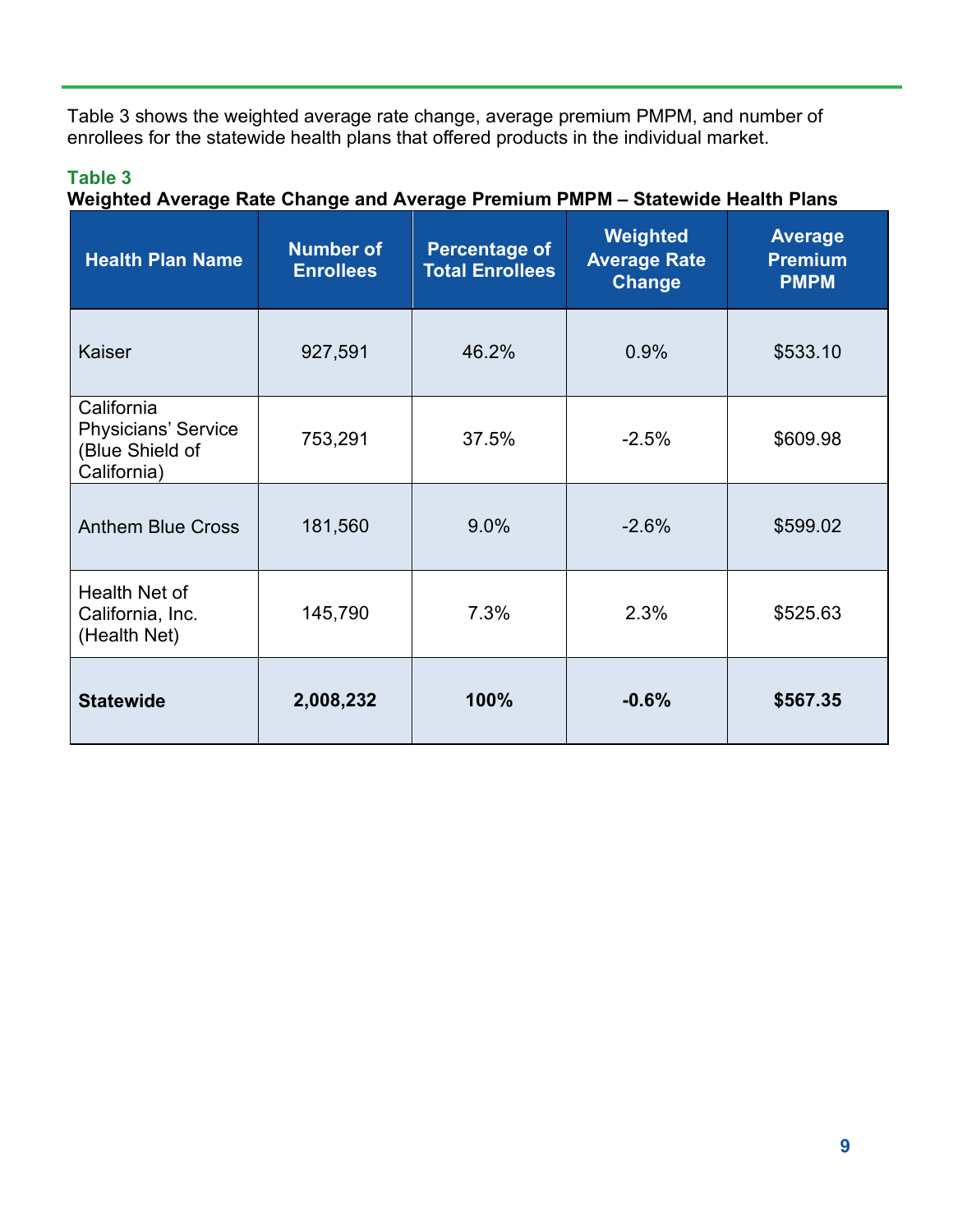Table 4 shows the weighted average rate change, average premium PMPM, and number of enrollees for the four statewide plans that offered products on-exchange and off-exchange in the individual market.

#### **Table 4**

## **Weighted Average Rate Change and Average Premium PMPM for Statewide Health Plans On-Exchange and Off-Exchange**

|                                     |                                      | <b>On-Exchange</b>                                      |                                                 | <b>Off-Exchange</b>                  |                                                  |                                                 |  |
|-------------------------------------|--------------------------------------|---------------------------------------------------------|-------------------------------------------------|--------------------------------------|--------------------------------------------------|-------------------------------------------------|--|
| <b>Health Plan</b><br><b>Name</b>   | <b>Number of</b><br><b>Enrollees</b> | <b>Weighted</b><br><b>Average Rate</b><br><b>Change</b> | <b>Average</b><br><b>Premium</b><br><b>PMPM</b> | <b>Number of</b><br><b>Enrollees</b> | Weighted<br><b>Average</b><br><b>Rate Change</b> | <b>Average</b><br><b>Premium</b><br><b>PMPM</b> |  |
| Kaiser                              | 698,644                              | 0.9%                                                    | \$552.82                                        | 186,826                              | $-0.1%$                                          | \$461.76                                        |  |
| <b>Blue Shield</b><br>of California | 454,821                              | $-2.6%$                                                 | \$637.27                                        | 298,470                              | $-2.4%$                                          | \$568.39                                        |  |
| Anthem Blue<br>Cross                | 154,678                              | $-2.9%$                                                 | \$572.97                                        | 13,630                               | $-1.0%$                                          | \$520.75                                        |  |
| <b>Health Net</b>                   | 131,124                              | 2.3%                                                    | \$537.72                                        | 14,666                               | 2.5%                                             | \$417.59                                        |  |
| <b>Statewide</b>                    | 1,439,267                            | $-0.5%$                                                 | \$580.30                                        | 513,592                              | $-1.4%$                                          | \$524.03                                        |  |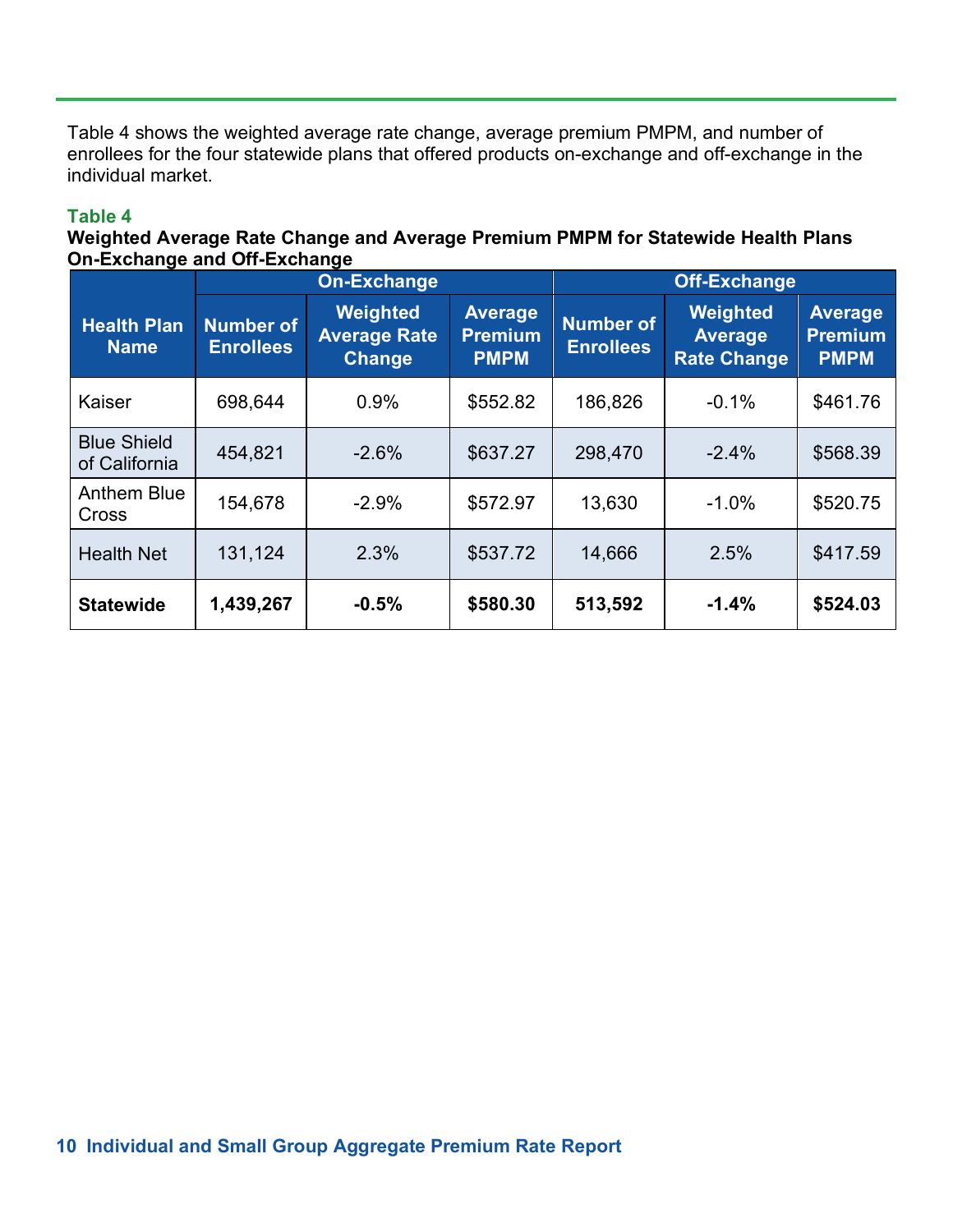Table 5 shows the weighted average rate change, average premium PMPM, and the number of enrollees for the regional health plans that offered products in the individual market.

## **Table 5**

| <b>Health Plan Name</b>                                                                             | <b>Number of</b><br><b>Enrollees</b> | <b>Percentage of</b><br><b>Total Enrollees</b> | Weighted<br><b>Average Rate</b><br><b>Change</b> | <b>Average</b><br><b>Premium</b><br><b>PMPM</b> |
|-----------------------------------------------------------------------------------------------------|--------------------------------------|------------------------------------------------|--------------------------------------------------|-------------------------------------------------|
| Local Initiative<br><b>Health Authority for</b><br>Los Angeles<br>County (L.A. Care<br>Health Plan) | 141,610                              | 33.9%                                          | $-7.0%$                                          | \$448.27                                        |
| Oscar Health Plan<br>of California                                                                  | 127,265                              | 30.5%                                          | 8.8%                                             | \$420.30                                        |
| <b>Molina Healthcare</b><br>of California                                                           | 54,555                               | 13.1%                                          | $-4.7%$                                          | \$514.84                                        |
| <b>Sharp Health Plan</b>                                                                            | 44,523                               | 10.7%                                          | $-0.4%$                                          | \$483.50                                        |
| Santa Clara County<br>(Valley Health Plan)                                                          | 28,036                               | 6.7%                                           | 8.9%                                             | \$540.18                                        |
| <b>Western Health</b><br>Advantage                                                                  | 12,134                               | 2.9%                                           | 0.0%                                             | \$674.85                                        |
| Chinese<br><b>Community Health</b><br>Plan                                                          | 5,777                                | 1.4%                                           | 1.3%                                             | \$805.62                                        |
| <b>Sutter Health Plan</b>                                                                           | 3,675                                | 0.9%                                           | 4.0%                                             | \$690.48                                        |
| <b>Regional</b>                                                                                     | 417,575                              | 100%                                           | 0.3%                                             | \$472.03                                        |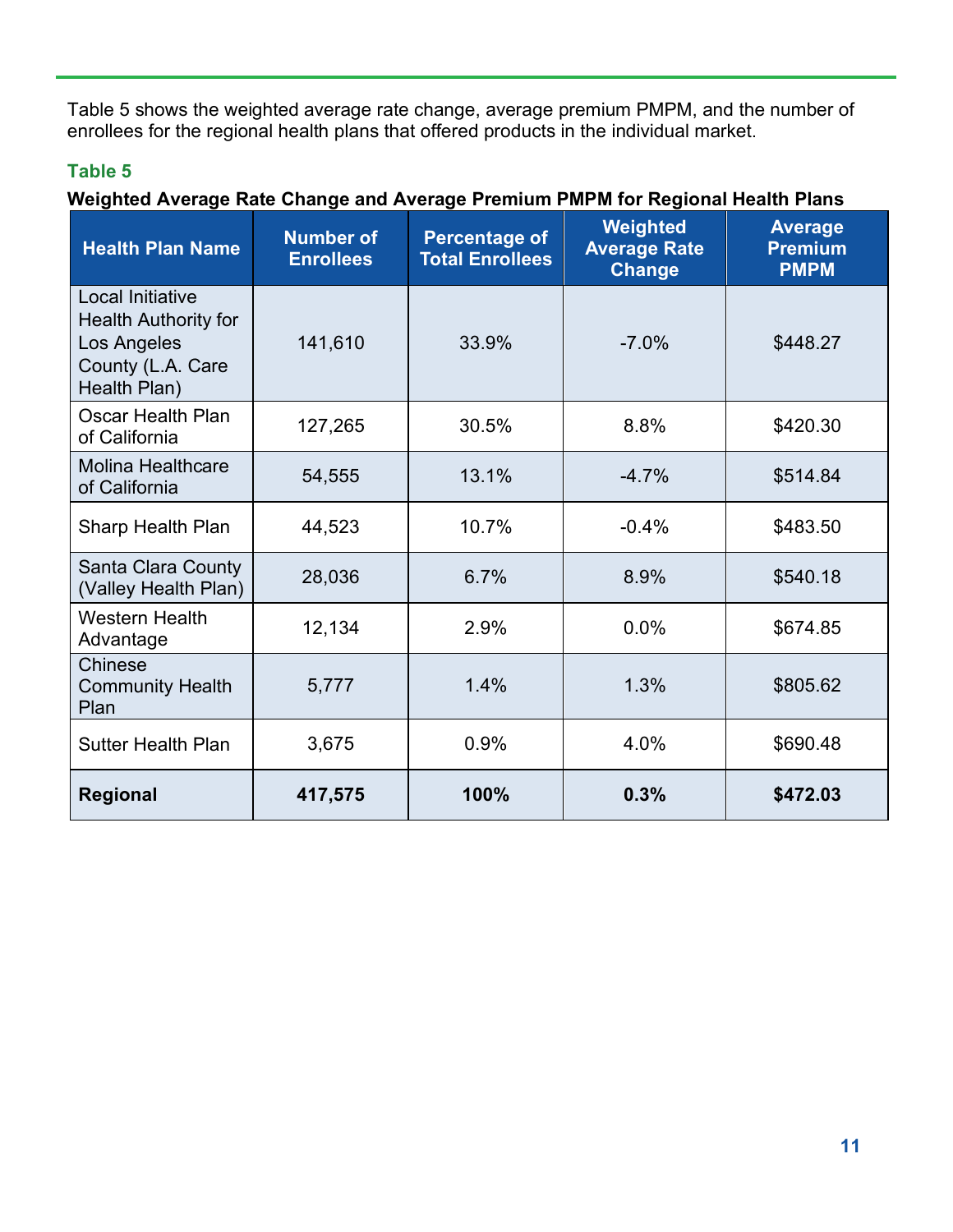Table 6 shows the weighted average rate change, average premium PMPM, and number of enrollees for the regional plans that offer products on-exchange and off-exchange in the individual market.

#### **Table 6**

#### **Weighted Average Rate Change and Average Premium for Regional Health Plans – On-Exchange and Off-Exchange**

|                                              | <b>On-Exchange</b>                   |                                                  |                                                 | <b>Off-Exchange</b>                            |                                                  |                                                 |  |
|----------------------------------------------|--------------------------------------|--------------------------------------------------|-------------------------------------------------|------------------------------------------------|--------------------------------------------------|-------------------------------------------------|--|
| <b>Health Plan</b><br><b>Name</b>            | <b>Number of</b><br><b>Enrollees</b> | Weighted<br><b>Average Rate</b><br><b>Change</b> | <b>Average</b><br><b>Premium</b><br><b>PMPM</b> | <b>Number</b><br><b>of</b><br><b>Enrollees</b> | Weighted<br><b>Average Rate</b><br><b>Change</b> | <b>Average</b><br><b>Premium</b><br><b>PMPM</b> |  |
| L.A. Care<br><b>Health Plan</b>              | 141,483                              | $-7.0%$                                          | \$448.35                                        | 127                                            | $-4.2%$                                          | \$361.84                                        |  |
| Oscar<br><b>Health Plan</b><br>of California | 93,281                               | 8.8%                                             | \$436.01                                        | 33,984                                         | 8.6%                                             | \$377.19                                        |  |
| Molina<br>Healthcare<br>of California        | 54,555                               | $-4.7%$                                          | \$514.84                                        | N/A                                            | N/A                                              | N/A                                             |  |
| Sharp<br><b>Health Plan</b>                  | 31,667                               | $-0.7%$                                          | \$499.87                                        | 12,856                                         | 0.6%                                             | \$443.18                                        |  |
| Valley<br><b>Health Plan</b>                 | 27,319                               | 8.9%                                             | \$543.68                                        | 717                                            | 9.8%                                             | \$406.59                                        |  |
| Western<br><b>Health</b><br>Advantage        | 9,552                                | 0.1%                                             | \$692.37                                        | 2,582                                          | $-0.5%$                                          | \$610.02                                        |  |
| Chinese<br>Community<br><b>Health Plan</b>   | 5,353                                | 1.3%                                             | \$810.90                                        | 424                                            | 0.9%                                             | \$738.99                                        |  |
| <b>Sutter</b><br><b>Health Plan</b>          | N/A                                  | N/A                                              | N/A                                             | 3,675                                          | 4.0%                                             | \$690.48                                        |  |
| Regional                                     | 363,210                              | $-0.5%$                                          | \$478.59                                        | 54,365                                         | 5.9%                                             | \$428.20                                        |  |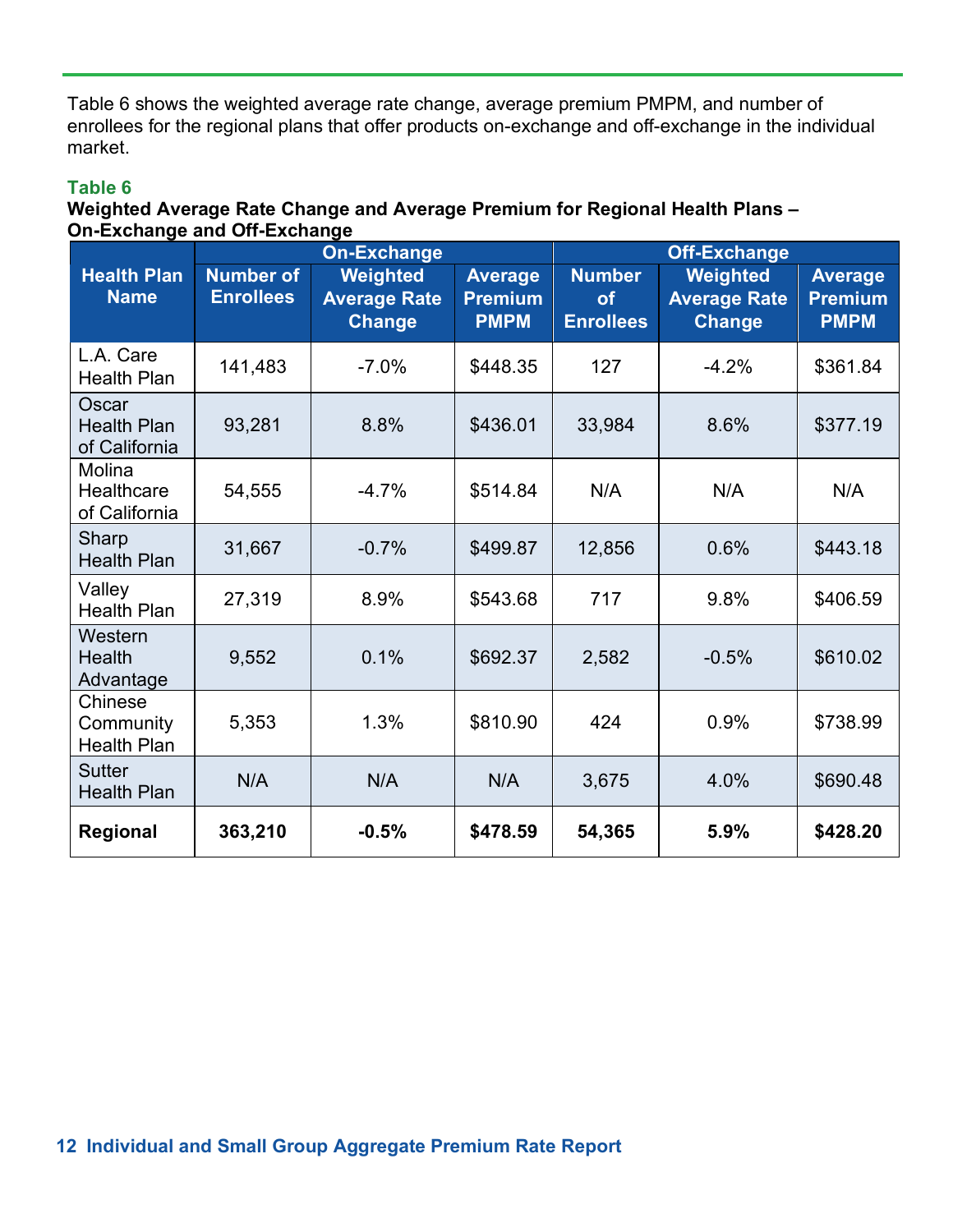## **Medical Allowed Trend and Projected Medical Trend**

Table 7 shows the overall medical allowed trend for 2021 and projected medical allowed trend for 2022.

## **Table 7**

## **Medical Allowed Trend and Projected Medical Trend for the Individual Market**

| <b>Plan Type</b>                | 2021<br><b>Medical Allowed Trend</b> | 2022<br><b>Projected Medical Allowed Trend</b> |
|---------------------------------|--------------------------------------|------------------------------------------------|
| All Plans                       | 10.7%                                | 4.4%                                           |
| <b>Statewide without Kaiser</b> | 10.2%                                | 4.7%                                           |
| Kaiser                          | 5.8%                                 | 4.2%                                           |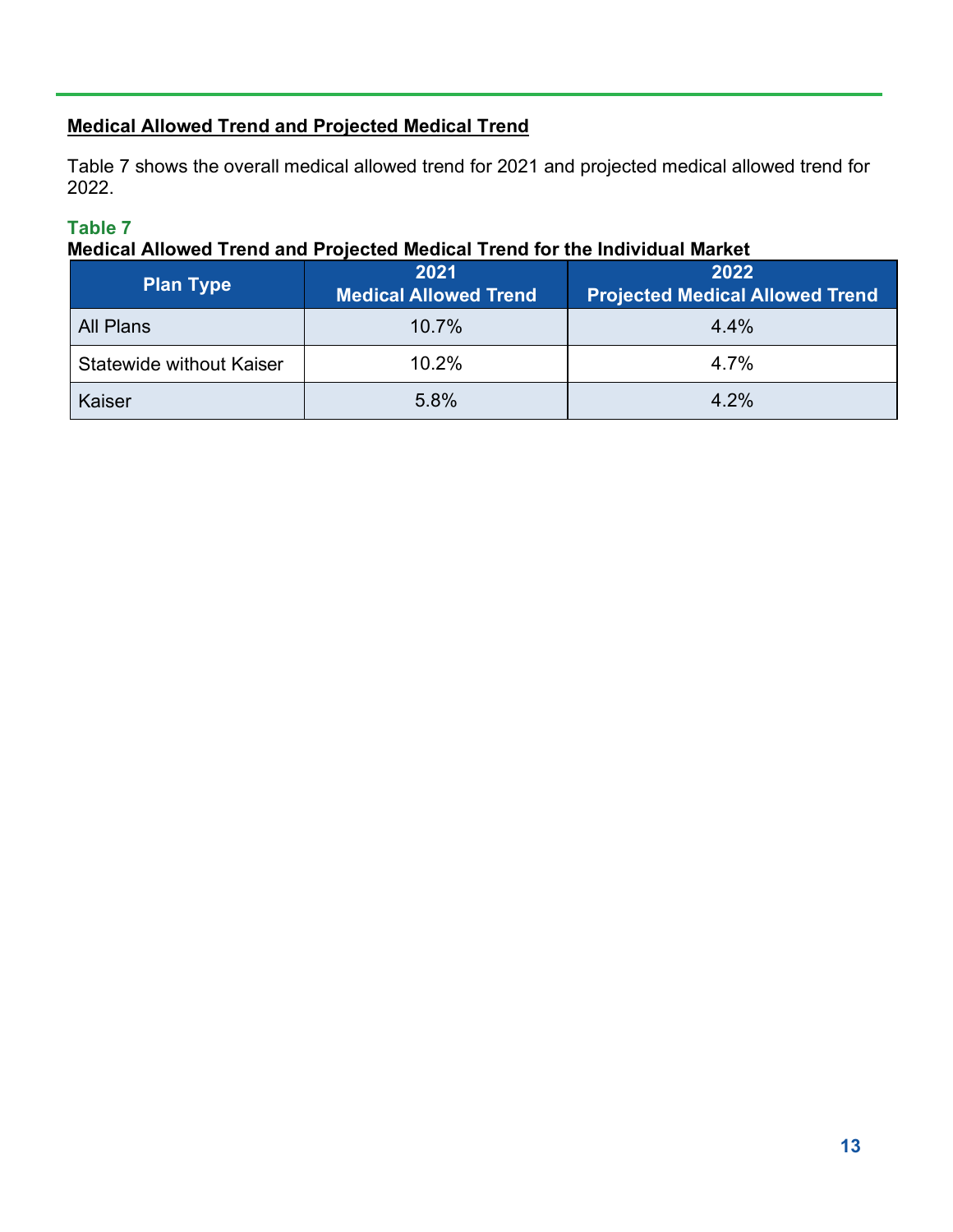## **2021 Enrollment by Metal Tier and Product Type in the Individual Market**

Tables 8 and 9 show the enrollment by metal tier across different product types, including (Health Maintenance Organization (HMO), Preferred Provider Organization (PPO), Point of Service (POS), Exclusive Provider Organization (EPO), and High Deductible Health Plan (HDHP) for on-exchange and off-exchange plans.

## **Table 8**

## **Enrollment by Metal Tier and Product Type for Individual Health Plans – On-Exchange**

| <b>Product</b><br><b>Type</b> | <b>Platinum</b>          | <b>Gold</b> | <b>Silver</b> | <b>Bronze</b> | Catastrophic <sup>17</sup> | <b>All</b> |
|-------------------------------|--------------------------|-------------|---------------|---------------|----------------------------|------------|
| <b>HMO</b>                    | 77,039                   | 118,688     | 716,313       | 261,050       | 22,525                     | 1,195,615  |
| <b>PPO</b>                    | 7,824                    | 32,285      | 191,447       | 70,504        | 591                        | 302,651    |
| <b>EPO</b>                    | 2,178                    | 13,269      | 99,296        | 67,331        | 6,461                      | 188,535    |
| <b>HDHP</b>                   | $\overline{\phantom{0}}$ | -           | ۰             | 115,676       | $\overline{\phantom{0}}$   | 115,676    |
| <b>Total</b>                  | 87,041                   | 164,242     | 1,007,057     | 514,561       | 29,577                     | 1,802,477  |
| Total (%)                     | 5%                       | 9%          | 55%           | 29%           | 2%                         | 100%       |

## **Table 9**

## **Enrollment by Metal Tier and Product Type for Individual Health Plans – Off-Exchange**

| <b>Product</b><br><b>Type</b> | <b>Platinum</b> | <b>Gold</b> | <b>Silver</b> | <b>Bronze</b> | <b>Catastrophic</b> | <b>All</b> |
|-------------------------------|-----------------|-------------|---------------|---------------|---------------------|------------|
| <b>HMO</b>                    | 35,899          | 32,412      | 97,193        | 46,160        | 4,330               | 215,994    |
| <b>PPO</b>                    | 16,048          | 42,272      | 149,042       | 31,988        | 1,800               | 241,150    |
| <b>EPO</b>                    | 769             | 2,050       | 21,141        | 16,104        | 2,316               | 42,380     |
| <b>HDHP</b>                   |                 | -           | 13,095        | 55,338        | -                   | 68,433     |
| <b>Total</b>                  | 52,716          | 76,734      | 280,471       | 149,590       | 8,446               | 567,957    |
| Total $(\%)$                  | 9%              | 14%         | 50%           | 26%           | 1%                  | 100%       |

<sup>&</sup>lt;sup>17</sup> Catastrophic health plans offer coverage in times of emergencies as well as coverage for preventive care. Catastrophic health plans typically come with low monthly premiums and a high deductible.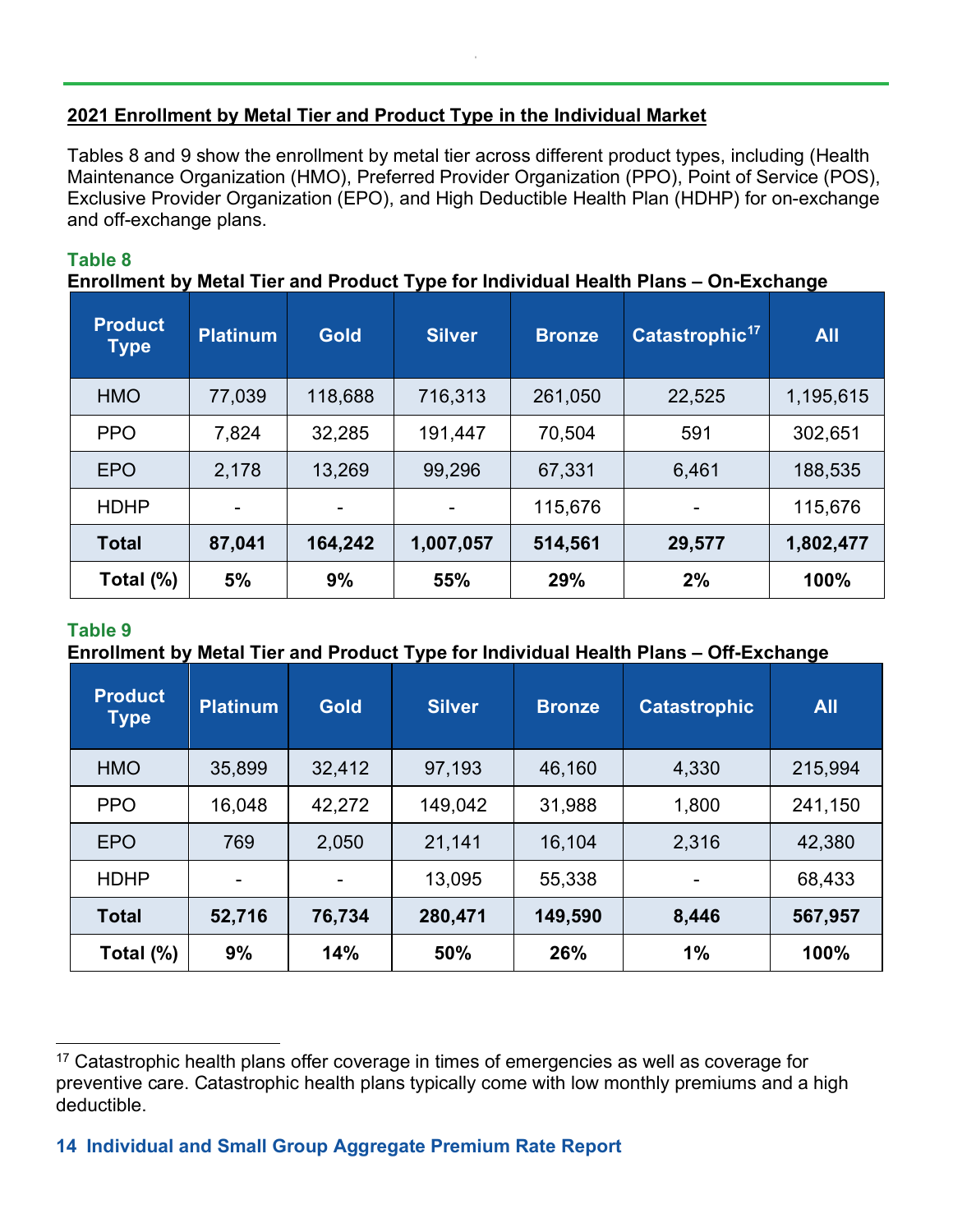## **Enrollee Cost Sharing<sup>18</sup>**

Table 10 shows the percentage of enrollment for each deductible category for medical and pharmacy coverage for on-exchange, off-exchange, and grandfathered plans in the individual market.

## **Table 10**

#### **Deductible for Medical and Pharmacy Combined**

| <b>Deductible</b>   | <b>On-Exchange</b> | <b>Off-Exchange</b> | <b>Grandfathered</b> |
|---------------------|--------------------|---------------------|----------------------|
| \$0                 | 14%                | 23%                 | 41%                  |
| \$0.01 to \$499.99  | 15%                | 0%                  | $0\%$                |
| \$500 to \$1,499.99 | 3%                 | $0\%$               | 6%                   |
| $$1,500+$           | 68%                |                     | 53%                  |

Table 11 shows the percentage of enrollment in the various coinsurance categories for hospital inpatient benefits for on-exchange, off-exchange and grandfathered health plans in the individual market.

#### **Table 11**

#### **Coinsurance Percentage for Hospital Inpatient Benefits**

| <b>Coinsurance</b> | On-Exchange | <b>Off-Exchange</b> | <b>Grandfathered</b> |
|--------------------|-------------|---------------------|----------------------|
| 0%                 | 15%         | 22%                 | 78%                  |
| $0.01\% - 9.99\%$  | $0\%$       | 0%                  | 0%                   |
| 34%<br>10%-19.99%  |             | 3%                  | 0%                   |
| $20%+$             | 51%         | 75%                 | 22%                  |

<sup>&</sup>lt;sup>18</sup> Qualified individuals enrolled in on-exchange silver products may receive additional benefits to lower their out-of-pocket costs for deductibles, copayments, and coinsurance. This benefit is not available for health care products purchased off-exchange.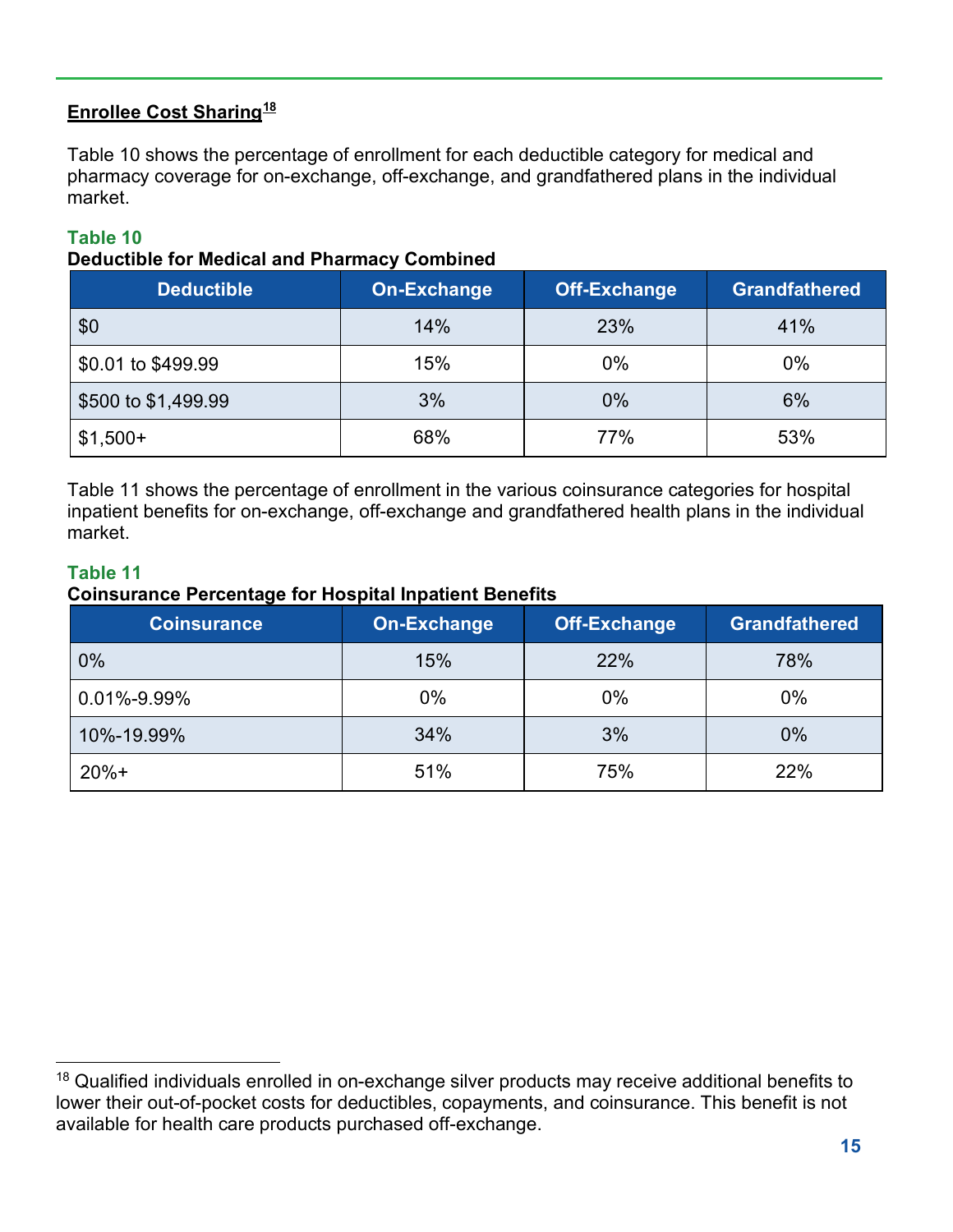Table 12 shows the percentage of enrollment by copayment category for primary care and specialist visits for on-exchange, off-exchange, and grandfathered health plans in the individual market.

## **Table 12**

#### **Copayments for Primary Care and Specialist Visits**

| <b>Copayment</b>       | On-Exchange | Off-Exchange | <b>Grandfathered</b> |
|------------------------|-------------|--------------|----------------------|
| \$0 to \$49.99         | 54%         | 30%          | 95%                  |
| 43%<br>\$50 to \$99.99 |             | 65%          | 5%                   |
| $$100+$                | 3%          | 5%           | 0%                   |

Table 13 shows the percentage of enrollment by the maximum out-of-pocket categories for innetwork medical and pharmacy benefits for on-exchange, off-exchange, and grandfathered health plans in the individual market.

## **Table 13**

#### **Maximum Out-of-Pocket for Medical and Pharmacy Benefits (In-Network Only)**

| Maximum Out-of-Pocket        | <b>On-Exchange</b> | <b>Off-Exchange</b> | <b>Grandfathered</b> |
|------------------------------|--------------------|---------------------|----------------------|
| \$0 to \$4,999.99            | 37%                | 9%                  | 67%                  |
| \$5,000 to \$7,499.99<br>13% |                    | 12%                 | 18%                  |
| $$7,500+$                    | 50%                | 79%                 | 15%                  |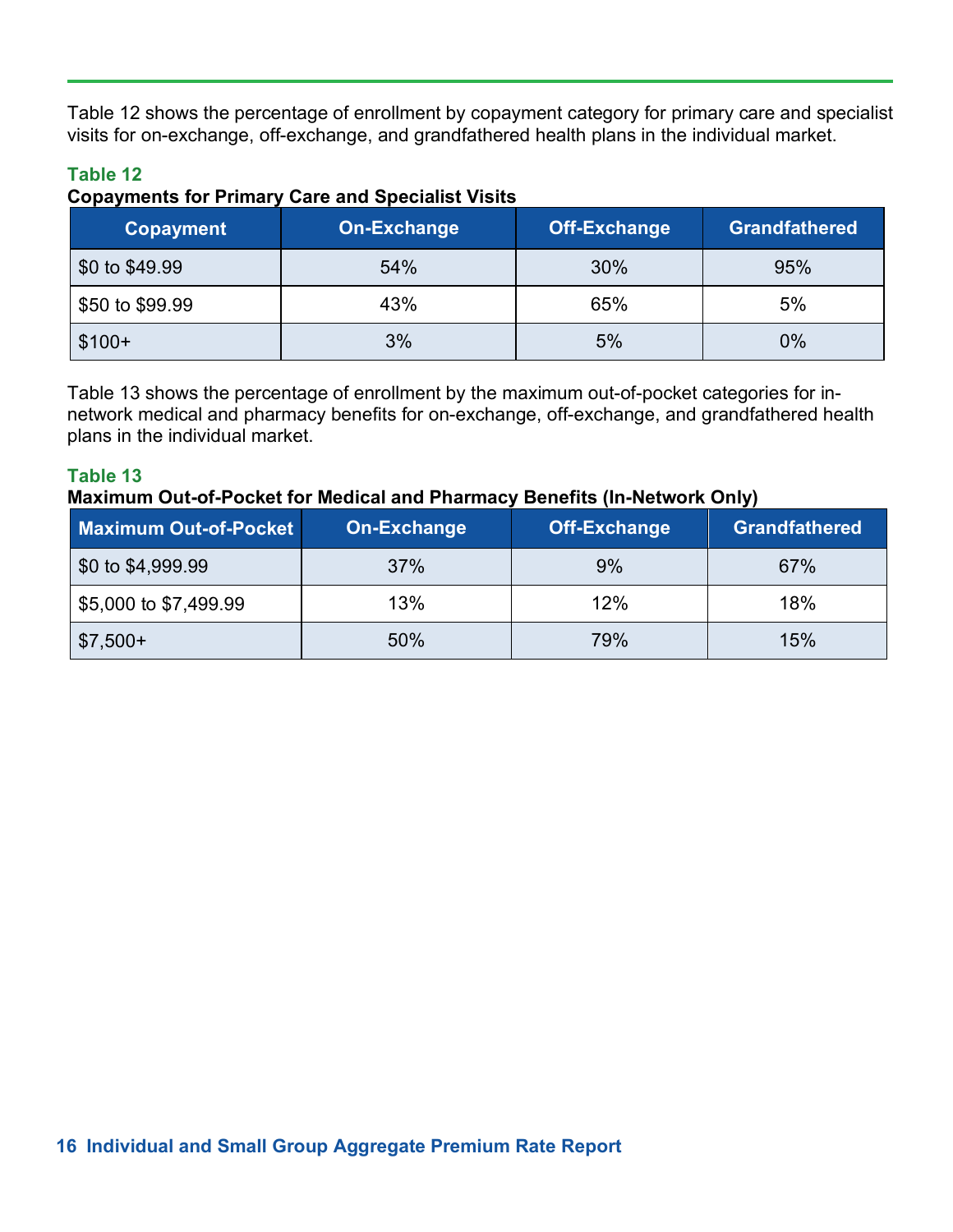## **IV. Small Group Aggregate Rate Summary**

The DMHC received small group aggregate rate filings from 15 health plans for measurement year 2021, including seven statewide plans and eight regional plans. In 2021, 2.22 million enrollees had small group health care coverage. Kaiser's enrollment represented 42% of the small group market or 930,881 of the 2.2 million enrollees. The remaining 14 health plans served 1.3 million or 58% of enrollees.

The observations from the 2021 health plan data related to the small group market aggregate rates include:

- Overall, the weighted average rate increased by 1.8% and the average premium PMPM was \$532.90. Kaiser's average rate increased by 2.9% and the remaining health plans increased their average rates by 1.1%. (Table 14)
- In 2021, small group on-exchange plans had an average rate increase of 2.0%, and the lowest average premium of \$496.06 PMPM, while off-exchange plans and grandfathered plans had the highest premium with an average premium of \$536.66 and \$503.79 PMPM, respectively. (Tables 15a, 15b and 15c)
- Statewide plans covered 2.1 million enrollees, which represented 96% of the total enrollment in the small group market. The overall weighted average rate increased by 1.8% and the average premium was \$536.21 PMPM. (Table 16)
- Only two statewide health plans, Blue Shield of California and Kaiser, offered products onexchange and served 66,905 enrollees with an average premium of \$501.21. All of the statewide health plans offered off-exchange products and served over 1.8 million enrollees with an average premium of \$540.33. (Table 17)
- Regional plans accounted for only 4% of the small group market enrollment and covered 96,845 enrollees. The overall average rate for regional health plans increased by 2.2% and the average premium was \$460.14 PMPM. (Table 18)
- Two regional health plans, Sharp Health Plan and Oscar Health Plan, offered on-exchange products and covered 3,390 enrollees. The overall average rate increase for regional onexchange health plans increased by 1.0% and the average premium was \$394.42 PMPM. All of the regional plans offered off-exchange products and covered 92,575 enrollees. The overall average rate for regional off-exchange health plans increased by 2.2% with an average premium of \$461.51 PMPM. (Table 19)
- The overall medical allowed trend for health plans in the small group market was 5.3% in 2021. The overall projected medical allowed trend is 4.6% for 2022. (Table 20)
- The majority of enrollees in the small group market were in silver and gold plans. This pattern was consistent between on-exchange and off-exchange plans. 90% of the enrollees were in silver or higher metal tiers in the small group market for both on and off-exchange plans. The majority of enrollees in the small group market for both on and off-exchange chose HMO and PPO products. (Tables 21 and 22)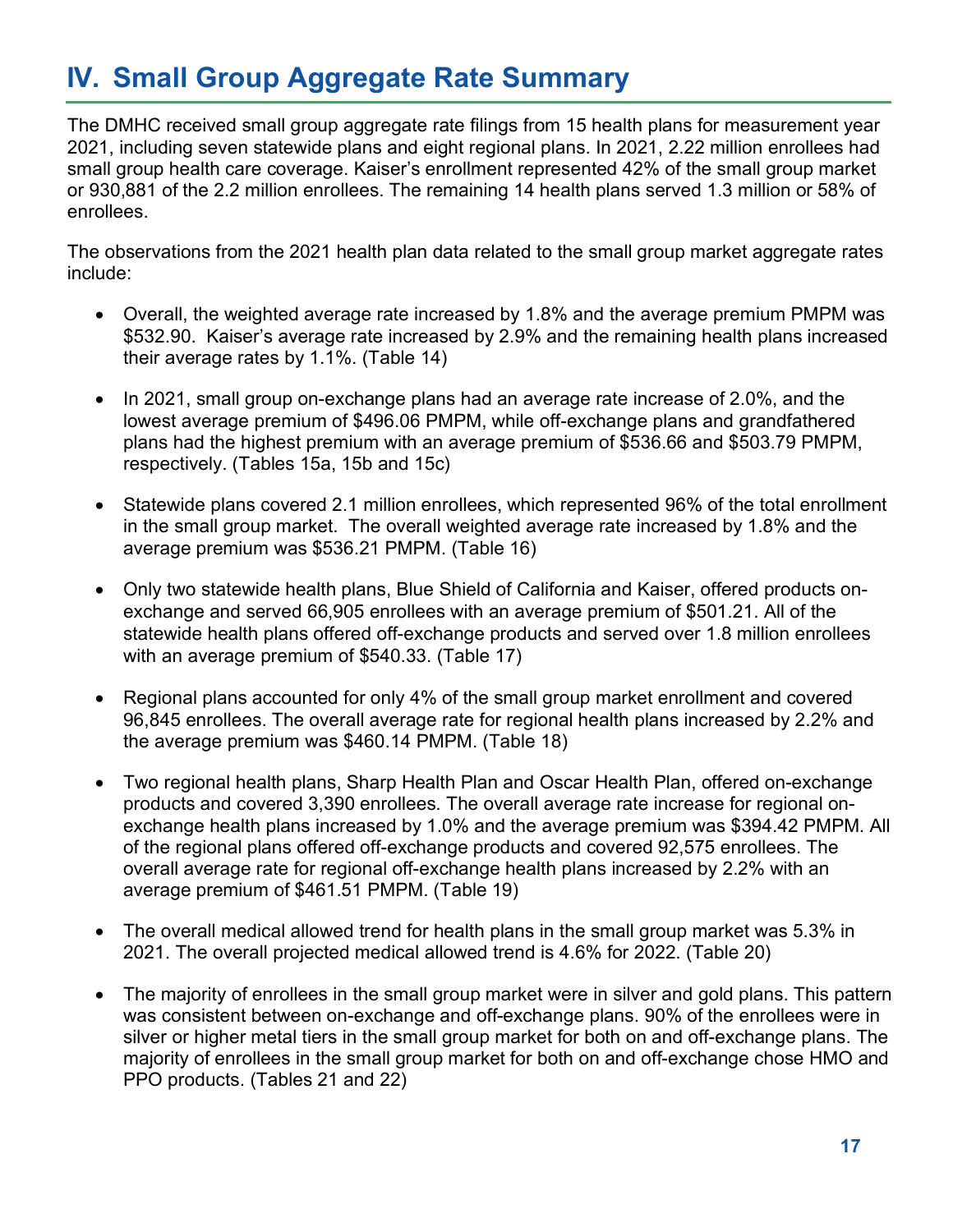Similar to the individual market, the majority of the enrollees in the small group market were in plans with a deductible of \$1,500 or more and in products with coinsurance of 20% or more for hospital inpatient benefits. However, 88% of the enrollees in grandfathered plans had no coinsurance for hospital inpatient benefits. (Tables 23 and 24)

- The majority of the enrollees in the small group market enrollees had copayments of less than \$50 for primary care and specialist doctor visits. (Table 25)
- For measurement year 2021, 72% of on-exchange enrollees and 54% of off-exchange enrollees had an out-of-pocket maximum of \$7,500 or more for in-network medical and pharmacy benefits. (Table 26)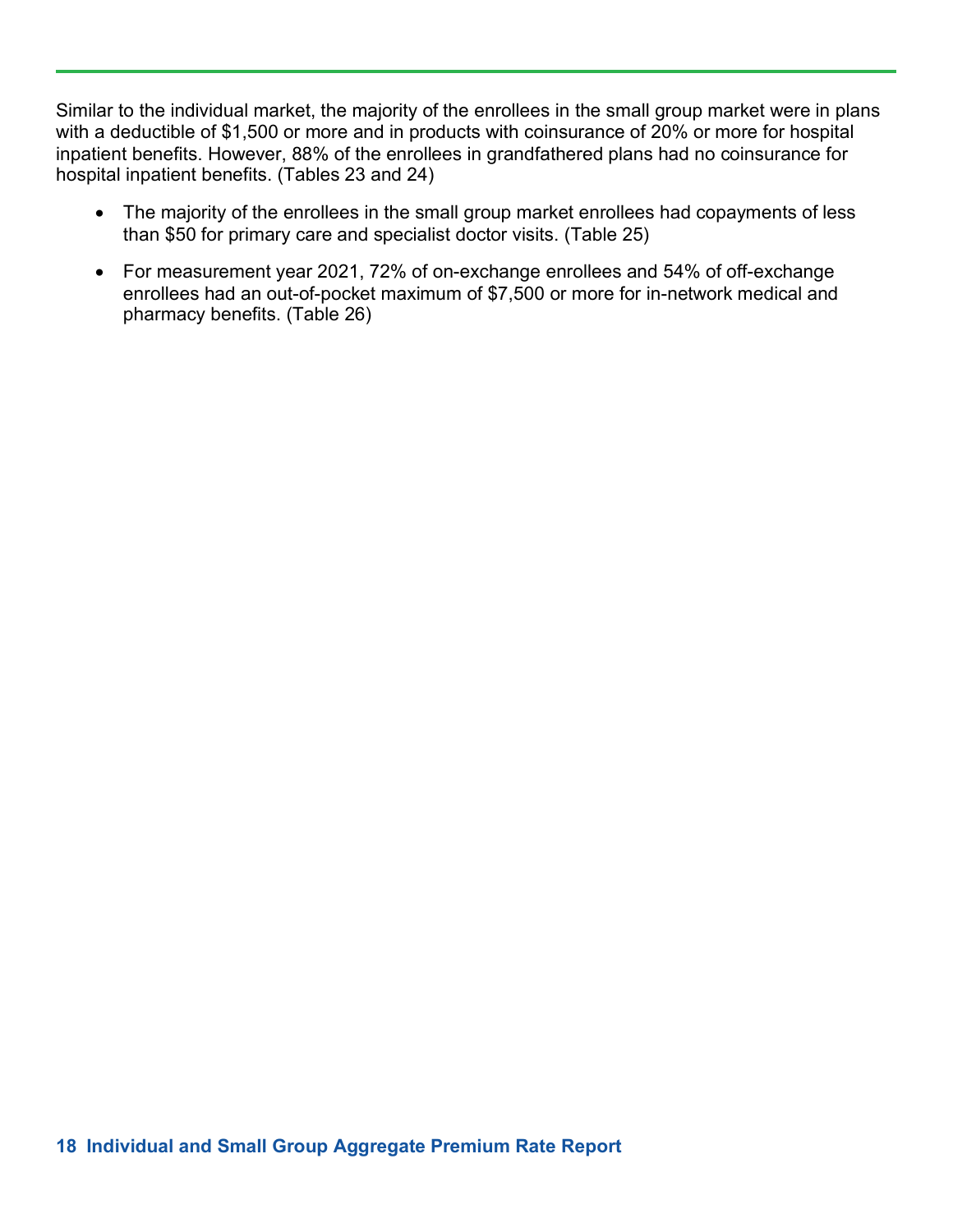Table 14 shows the weighted average rate change, average premium PMPM, and number of enrollees for all small group health plans (including Kaiser), Kaiser, and all small group health plans excluding Kaiser.

## **Table 14**

## **Weighted Average Rate Change and Average Premium PMPM – Small Group Market**

| <b>Plan Type</b>           | <b>Weighted Average</b><br><b>Number of</b><br><b>Rate Increase</b><br><b>Enrollees</b> |      | <b>Average Premium</b><br><b>PMPM</b> |  |
|----------------------------|-----------------------------------------------------------------------------------------|------|---------------------------------------|--|
| All Plans                  | 2,223,795                                                                               | 1.8% | \$532.90                              |  |
| Kaiser                     | 930,881                                                                                 | 2.9% | \$476.94                              |  |
| All Plans Excluding Kaiser | 1,292,914                                                                               | 1.1% | \$573.19                              |  |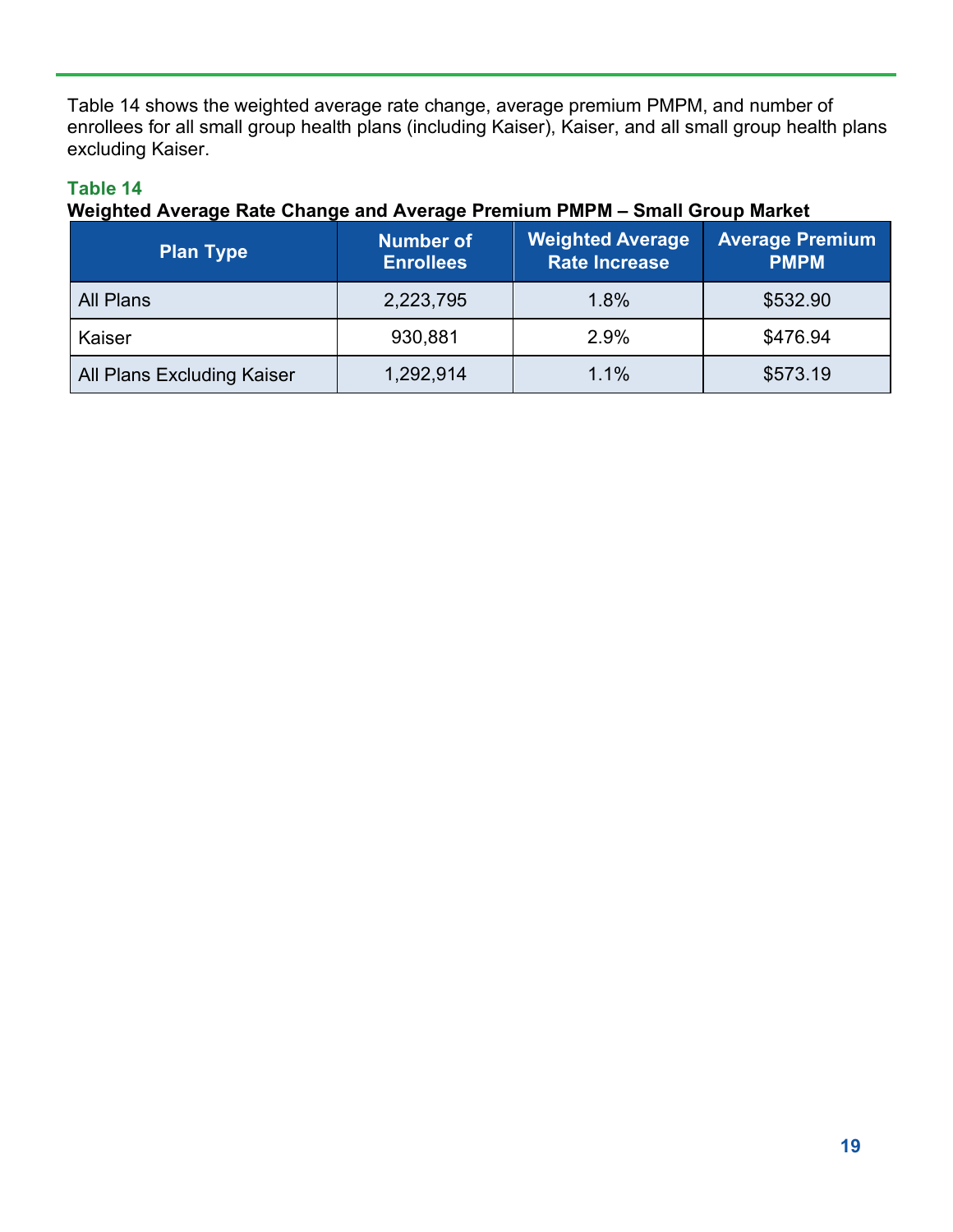Tables 15a, 15b, and 15c show the weighted average rate change, average premium PMPM, and number of enrollees for health plans that offered on-exchange, off-exchange, and grandfathered products in the small group market.

## **Table 15a**

#### **On-Exchange Plans: Weighted Average Rate Change and Average Premium PMPM**

| <b>Plan Type</b>           | <b>Number of</b><br><b>Enrollees</b> | <b>Weighted Average</b><br><b>Rate Change</b> | <b>Average Premium</b><br><b>PMPM</b> |  |
|----------------------------|--------------------------------------|-----------------------------------------------|---------------------------------------|--|
| All Plans                  | 70,295                               | 2.0%                                          | \$496.06                              |  |
| Kaiser                     | 45,954                               | 2.9%                                          | \$457.81                              |  |
| All Plans Excluding Kaiser | 24,341                               | 0.4%                                          | \$568.29                              |  |

## **Table 15b**

## **Off-Exchange Plans: Weighted Average Rate Change and Average Premium PMPM**

| <b>Plan Type</b>           | <b>Number of</b><br><b>Enrollees</b> | <b>Weighted Average</b><br><b>Rate Change</b> |          |
|----------------------------|--------------------------------------|-----------------------------------------------|----------|
| All Plans                  | 1,985,964                            | 1.7%                                          | \$536.66 |
| Kaiser                     | 730,795                              | 2.7%                                          | \$473.61 |
| All Plans Excluding Kaiser | 1,255,169                            | 1.1%                                          | \$573.37 |

#### **Table 15c**

#### **Grandfathered Plans: Weighted Average Rate Change and Average Premium PMPM**

| <b>Health Plan Name</b>  | <b>Number of</b><br><b>Enrollees</b> | <b>Weighted Average</b><br><b>Rate Change</b> | <b>Average Premium</b><br><b>PMPM</b> |
|--------------------------|--------------------------------------|-----------------------------------------------|---------------------------------------|
| Kaiser                   | 154,132                              | 4.0%                                          | \$498.43                              |
| <b>Health Net</b>        | 12,523                               | $-0.2%$                                       | \$565.11                              |
| <b>Sharp Health Plan</b> | 0.7%<br>861                          |                                               | \$565.89                              |
| Valley Health Plan       | 0.0%<br>19                           |                                               | \$740.02                              |
| <b>Total</b>             | 167,535                              | 3.7%                                          | \$503.79                              |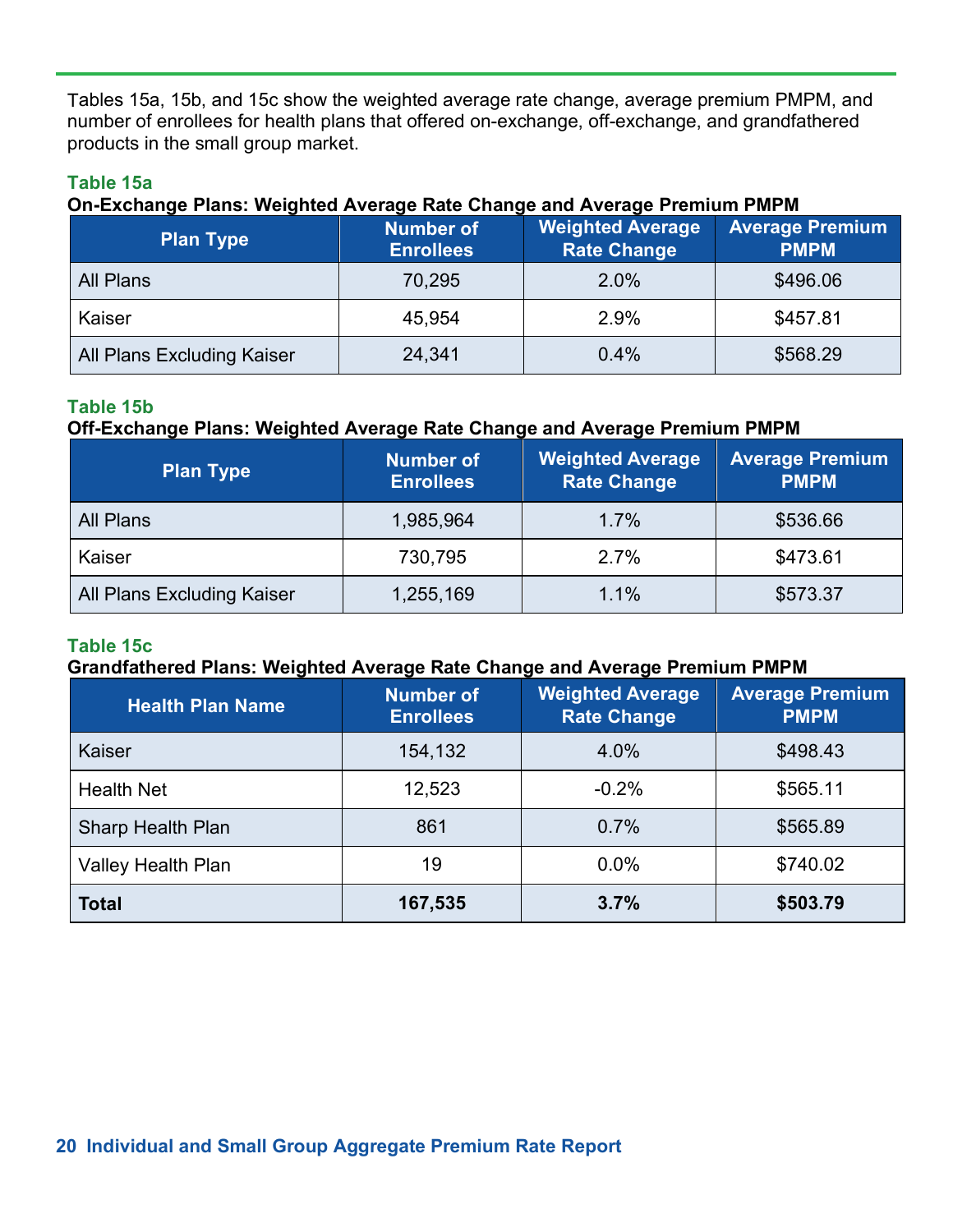Table 16 shows the weighted average rate, average premium PMPM, and number of enrollees for the statewide health plans that offered products in the small group market.

## **Table 16**

| <b>Health Plan Name</b>                                           | <b>Number of</b><br><b>Enrollees</b> | <b>Percentage of</b><br><b>Total Enrollees</b> | Weighted<br><b>Average Rate</b><br><b>Change</b> | <b>Average</b><br><b>Premium</b><br><b>PMPM</b> |
|-------------------------------------------------------------------|--------------------------------------|------------------------------------------------|--------------------------------------------------|-------------------------------------------------|
| Kaiser                                                            | 930,881                              | 43.8%                                          | 2.9%                                             | \$476.94                                        |
| <b>Blue Shield of</b><br>California                               | 525,862                              | 24.7%                                          | 1.6%                                             | \$584.05                                        |
| <b>Anthem Blue Cross</b>                                          | 408,089                              | 19.2%                                          | 0.0%                                             | \$606.82                                        |
| <b>UnitedHealthcare</b><br>Benefits Plan of<br>California (UHCBP) | 108,974                              | 5.1%                                           | 2.2%                                             | \$622.79                                        |
| <b>Health Net</b>                                                 | 79,139                               | 3.7%                                           | $-1.0%$                                          | \$487.37                                        |
| <b>UHC of California</b><br>(UHC)                                 | 54,469                               | 2.6%                                           | 1.5%                                             | \$494.30                                        |
| Aetna Health of<br>California Inc. (Aetna)                        | 19,536                               | 0.9%                                           | 3.8%                                             | \$429.74                                        |
| <b>Statewide</b>                                                  | 2,126,950                            | 100.0%                                         | 1.8%                                             | \$536.21                                        |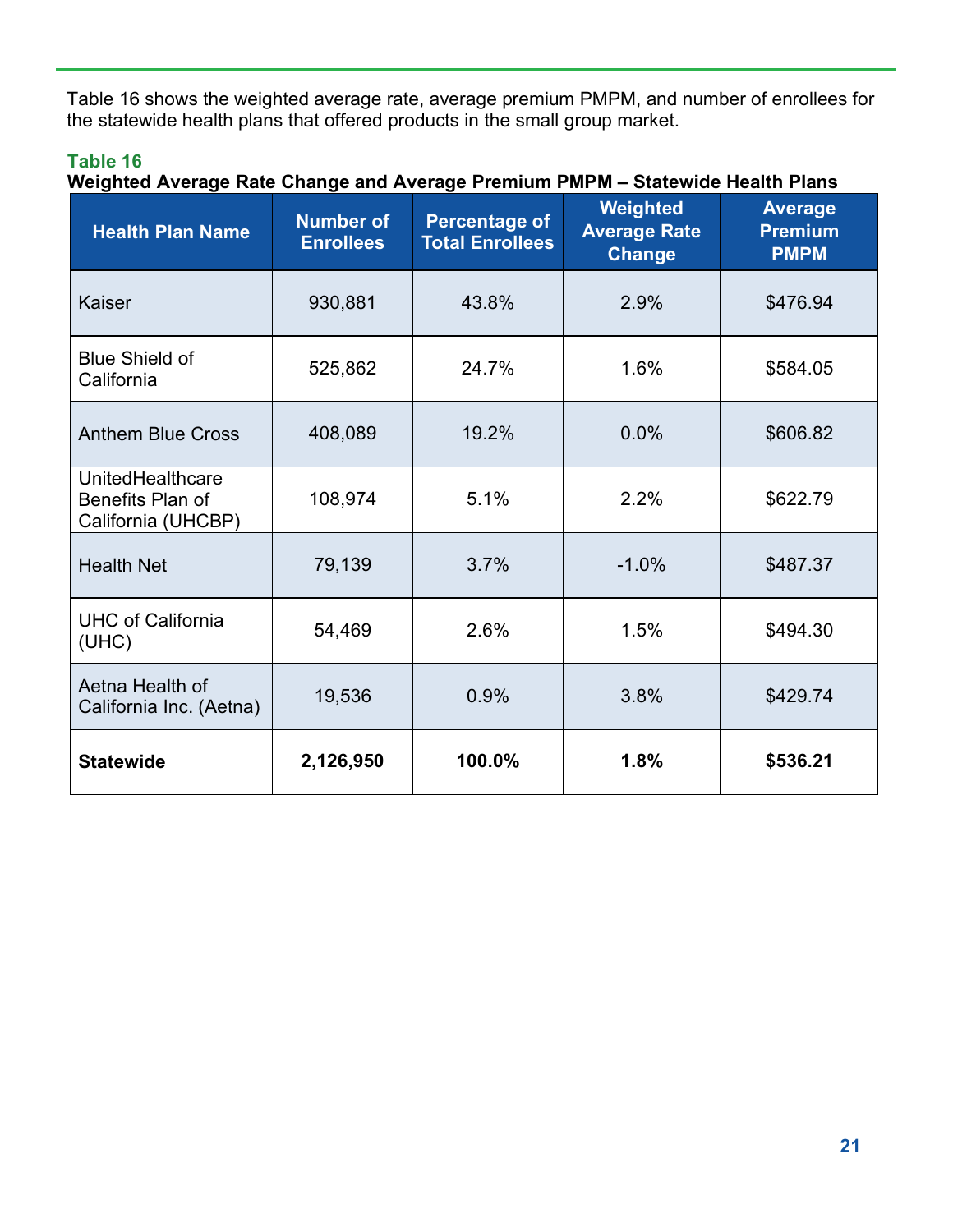Table 17 shows the weighted average rate change, average premium PMPM, and number of enrollees for the statewide health plans that offered products on-exchange and off-exchange in the small group market.

#### **Table 17**

## **Weighted Average Rate Change and Average Premium PMPM for Statewide Health Plans On-Exchange and Off-Exchange**

| <b>Health</b>                       | <b>On-Exchange</b>                             |                                           |                                                 | <b>Off-Exchange</b>                            |                                                  |                                                 |
|-------------------------------------|------------------------------------------------|-------------------------------------------|-------------------------------------------------|------------------------------------------------|--------------------------------------------------|-------------------------------------------------|
| <b>Plan Name</b>                    | <b>Number</b><br><b>of</b><br><b>Enrollees</b> | Weighted<br><b>Average Rate</b><br>Change | <b>Average</b><br><b>Premium</b><br><b>PMPM</b> | <b>Number</b><br><b>of</b><br><b>Enrollees</b> | Weighted<br><b>Average Rate</b><br><b>Change</b> | <b>Average</b><br><b>Premium</b><br><b>PMPM</b> |
| Kaiser                              | 45,954                                         | 2.9%                                      | \$457.81                                        | 730,795                                        | 2.8%                                             | \$473.61                                        |
| <b>Blue Shield</b><br>of California | 20,951                                         | 0.3%                                      | \$596.42                                        | 504,910                                        | 1.7%                                             | \$583.53                                        |
| Anthem<br><b>Blue Cross</b>         | N/A                                            | N/A                                       | N/A                                             | 408,089                                        | 0.0%                                             | \$606.82                                        |
| <b>UHCBP</b>                        | N/A                                            | N/A                                       | N/A                                             | 108,974                                        | 2.2%                                             | \$622.79                                        |
| <b>Health Net</b>                   | N/A                                            | N/A                                       | N/A                                             | 66,616                                         | $-1.1%$                                          | \$472.75                                        |
| <b>UHC</b>                          | N/A                                            | N/A                                       | N/A                                             | 54,469                                         | 1.5%                                             | \$494.30                                        |
| Aetna                               | N/A                                            | N/A                                       | N/A                                             | 19,536                                         | 3.8%                                             | \$429.74                                        |
| <b>Statewide</b>                    | 66,905                                         | 2.1%                                      | \$501.21                                        | 1,893,389                                      | 1.7%                                             | \$540.33                                        |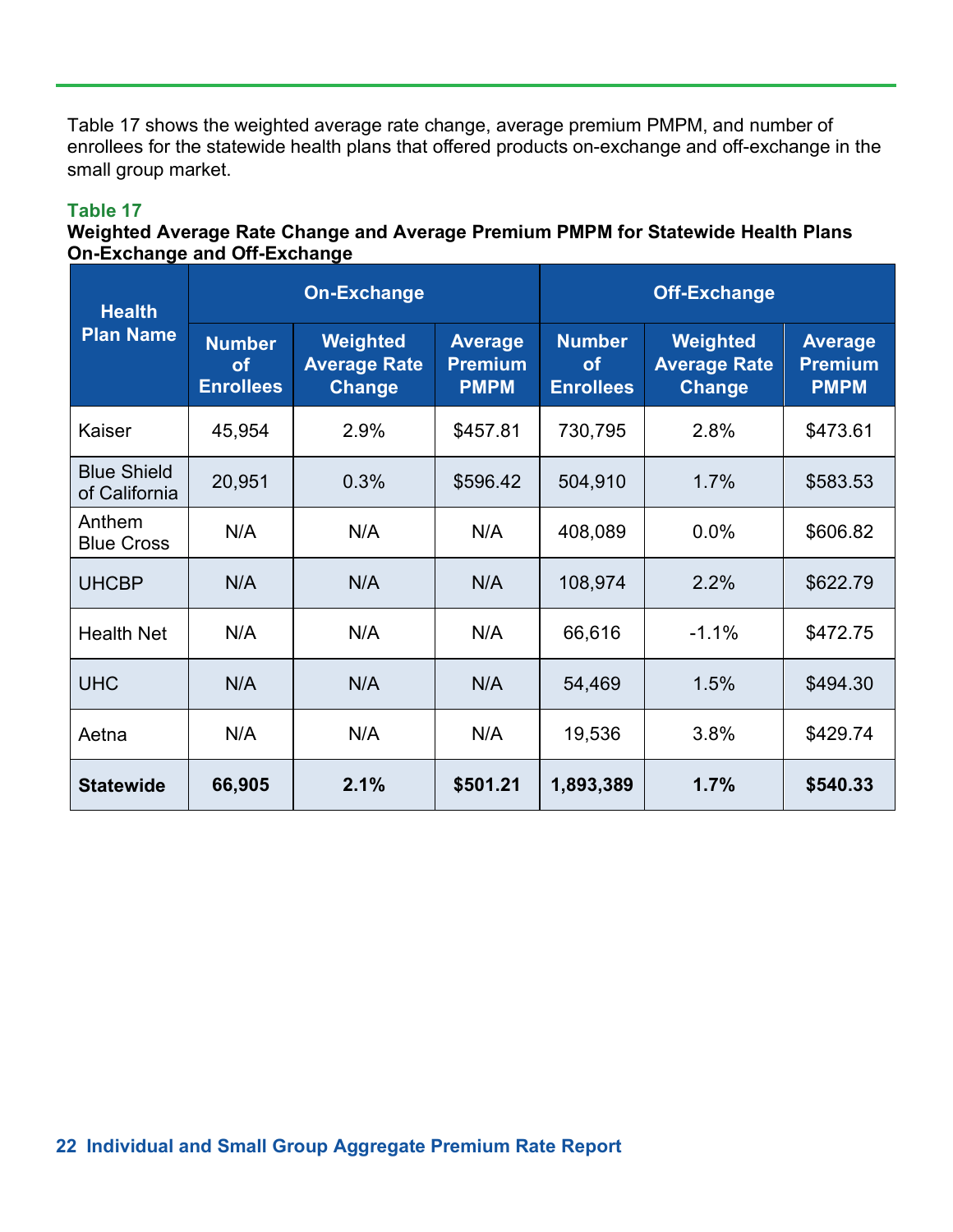Table 18 shows the weighted average rate change, average premium PMPM, and number of enrollees for the regional health plans that offered products in the small group market.

## **Table 18 Weighted Average Rate Change and Average Premium PMPM for Regional Health Plans**

| <b>Health Plan Name</b>                                        | <b>Number</b><br><b>of</b><br><b>Enrollees</b> | <b>Percentage</b><br>οf<br><b>Total Enrollees</b> | Weighted<br><b>Average Rate</b><br><b>Change</b> | <b>Average</b><br><b>Premium</b><br><b>PMPM</b> |
|----------------------------------------------------------------|------------------------------------------------|---------------------------------------------------|--------------------------------------------------|-------------------------------------------------|
| <b>Sutter Health Plan</b>                                      | 33,453                                         | 34.5%                                             | 4.0%                                             | \$496.49                                        |
| Sharp Health Plan                                              | 28,263                                         | 29.2%                                             | 1.8%                                             | \$444.06                                        |
| Western Health<br>Advantage                                    | 28,106                                         | 29.0%                                             | 0.7%                                             | \$437.49                                        |
| Oscar Health Plan                                              | 5,236                                          | 5.4%                                              | 1.3%                                             | \$402.69                                        |
| <b>Chinese Community</b>                                       | 945                                            | 1.0%                                              | $-7.7%$                                          | \$615.19                                        |
| County of Ventura                                              | 487                                            | 0.5%                                              | 4.3%                                             | \$543.82                                        |
| <b>Community Care</b><br>Health Plan, Inc.<br>(Community Care) | 336                                            | 0.3%                                              | 4.5%                                             | \$410.38                                        |
| Valley Health Plan                                             | 19                                             | 0.0%                                              | 0.0%                                             | \$740.02                                        |
| <b>Regional Total</b>                                          | 96,845                                         | 100.0%                                            | 2.2%                                             | \$460.14                                        |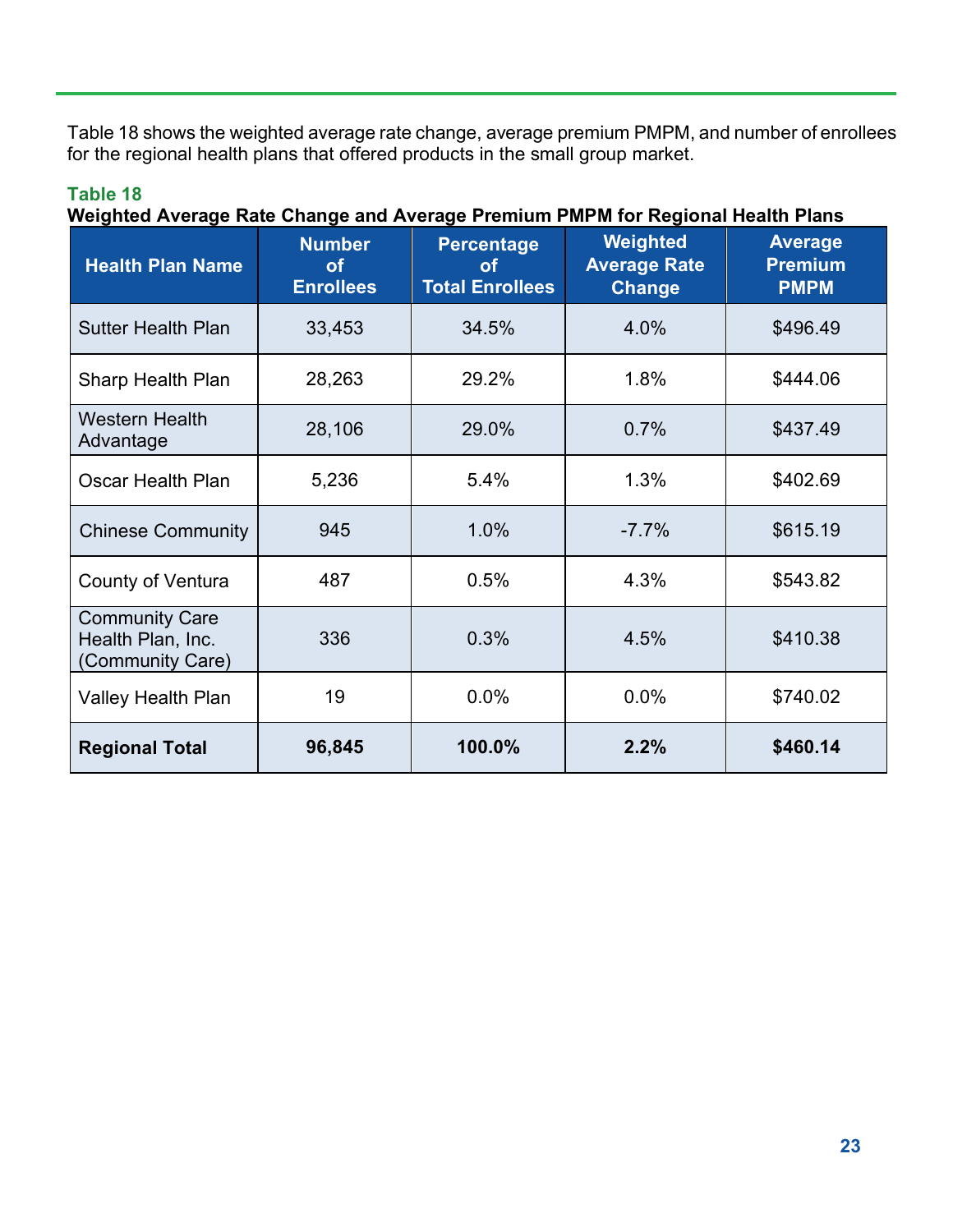Table 19 shows the weighted average rate change, average premium PMPM, and number of enrollees for regional health plans that offered on-exchange and off-exchange products in the small group market.

## **Table 19**

## **Weighted Average Rate Change and Average Premium for Regional Health Plans On-Exchange and Off-Exchange**

| <b>Health</b>                      | <b>On-Exchange</b>                             |                                           |                                                 | <b>Off-Exchange</b>                            |                                                  |                                                 |
|------------------------------------|------------------------------------------------|-------------------------------------------|-------------------------------------------------|------------------------------------------------|--------------------------------------------------|-------------------------------------------------|
| <b>Plan Name</b>                   | <b>Number</b><br><b>of</b><br><b>Enrollees</b> | Weighted<br><b>Average Rate</b><br>Change | <b>Average</b><br><b>Premium</b><br><b>PMPM</b> | <b>Number</b><br><b>of</b><br><b>Enrollees</b> | Weighted<br><b>Average Rate</b><br><b>Change</b> | <b>Average</b><br><b>Premium</b><br><b>PMPM</b> |
| <b>Sharp Health</b><br>Plan        | 3,012                                          | 1.5%                                      | \$393.59                                        | 24,390                                         | 1.9%                                             | \$445.99                                        |
| <b>Oscar Health</b><br>Plan        | 378                                            | $-2.9%$                                   | \$401.07                                        | 4,858                                          | 1.6%                                             | \$402.82                                        |
| <b>Sutter Health</b><br>Plan       | N/A                                            | N/A                                       | N/A                                             | 33,453                                         | 4.0%                                             | \$496.49                                        |
| <b>Western Health</b><br>Advantage | N/A                                            | N/A                                       | N/A                                             | 28,106                                         | 0.7%                                             | \$437.49                                        |
| Chinese<br>Community               | N/A                                            | N/A                                       | N/A                                             | 945                                            | $-7.7%$                                          | \$615.19                                        |
| County of<br>Ventura               | N/A                                            | N/A                                       | N/A                                             | 487                                            | 4.3%                                             | \$543.82                                        |
| Community<br>Care                  | N/A                                            | N/A                                       | N/A                                             | 336                                            | 4.5%                                             | \$410.38                                        |
| <b>Regional Total</b>              | 3,390                                          | 1.0%                                      | \$394.42                                        | 92,575                                         | 2.2%                                             | \$461.51                                        |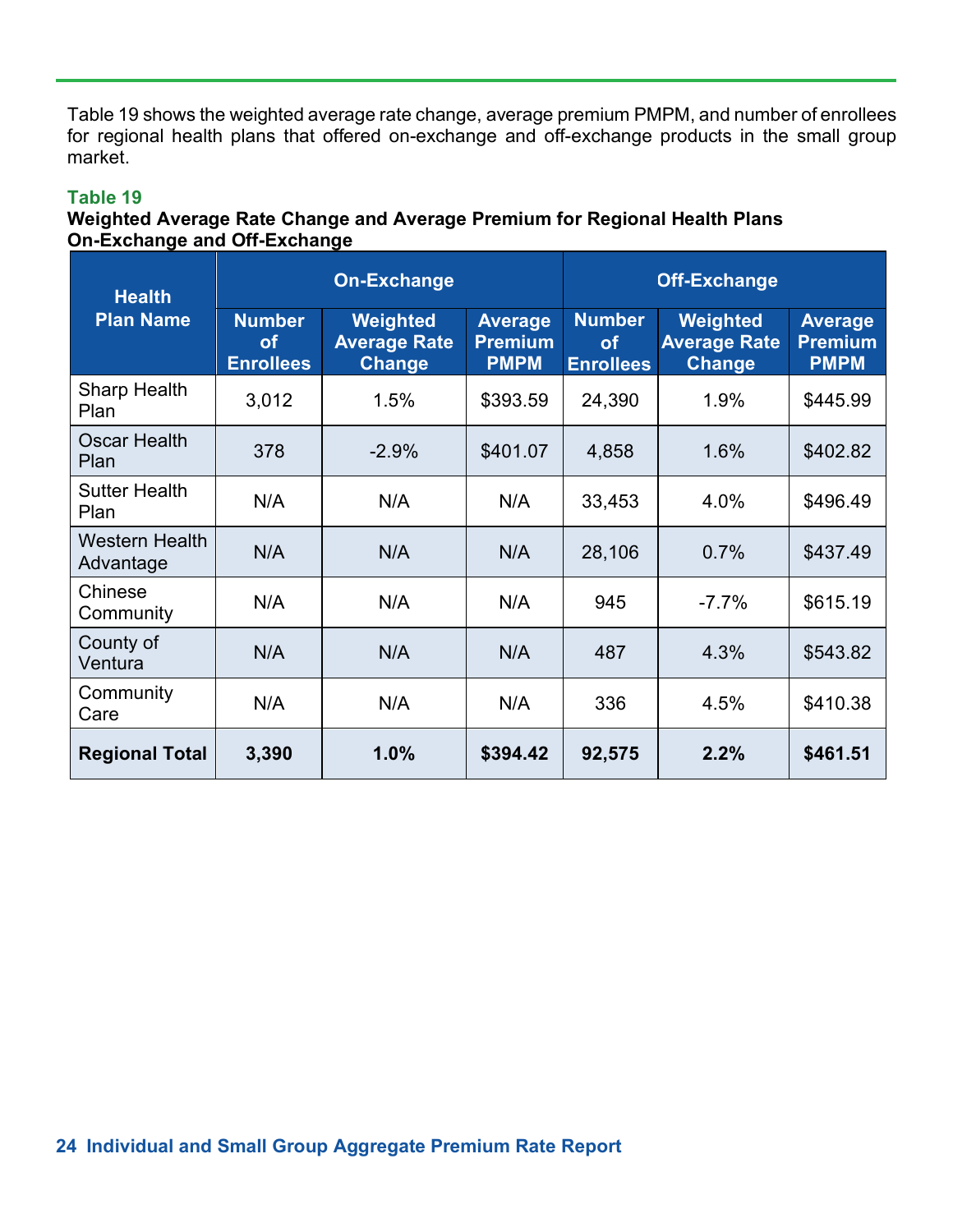## **Medical Allowed Trend and Projected Medical Trend**

Table 20 shows the overall medical allowed trend for 2021 and the projected medical trend for 2022.

## **Table 20**

## **Medical Allowed Trend and Projected Medical Trend for Small Group Market**

| <b>Plan Type</b>                | 2021<br><b>Medical Allowed Trend</b> | 2022<br><b>Projected Medical Allowed Trend</b> |
|---------------------------------|--------------------------------------|------------------------------------------------|
| All                             | 5.3%                                 | 4.6%                                           |
| <b>Statewide without Kaiser</b> | 5.2%                                 | 5.4%                                           |
| Kaiser                          | 5.4%                                 | 3.6%                                           |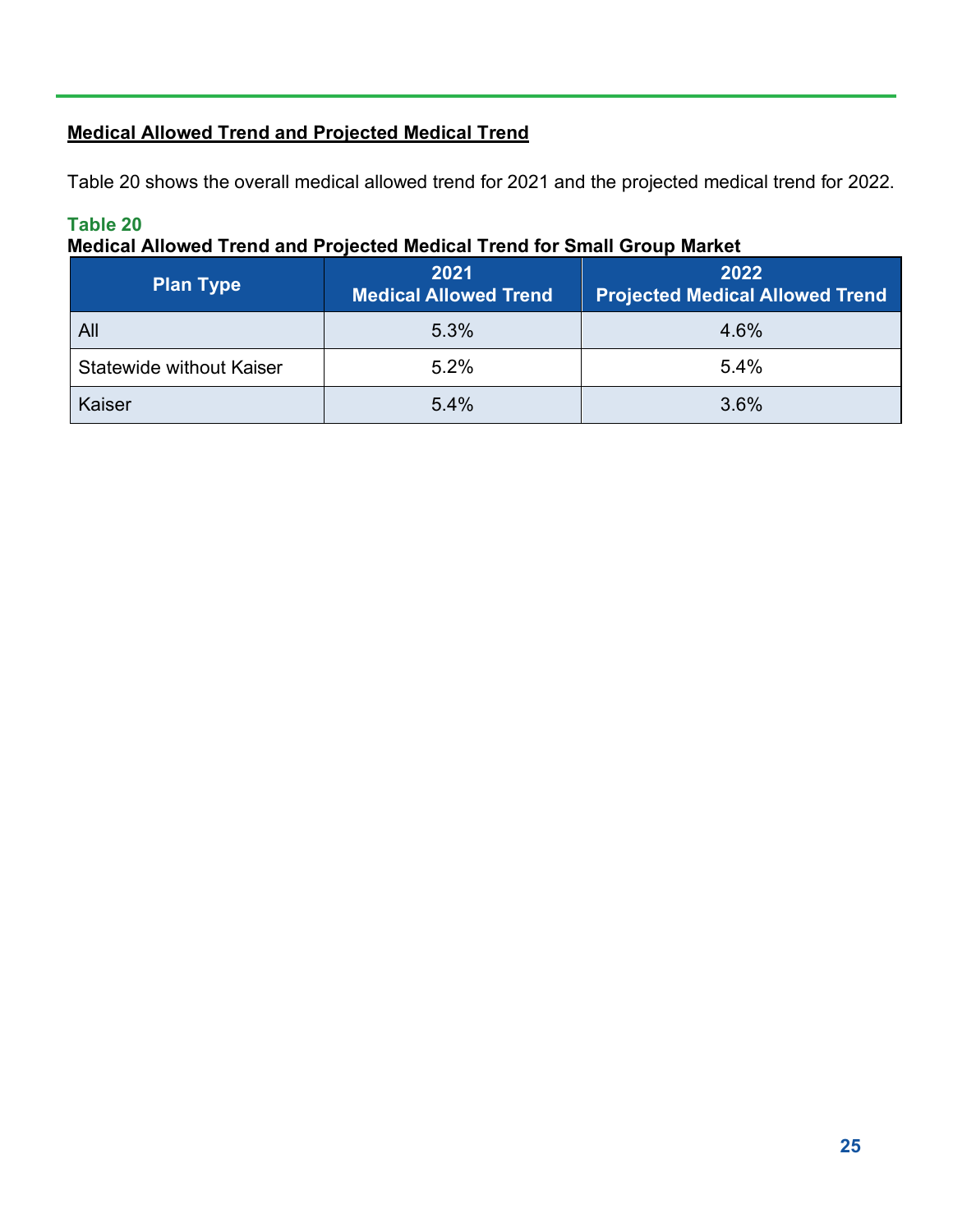## **2021 Enrollment by Metal Tier and Product Type in the Small Group Market**

Table 21 and 22 show enrollment by metal tier across the different product types for on-exchange and off-exchange plans in the small group market.

## **Table 21**

**Enrollment by Metal Tier and Product Type for Small Group Plans – On-Exchange** 

| <b>Product Type</b> | <b>Platinum</b>          | <b>Gold</b> | <b>Silver</b> | <b>Bronze</b> | <b>All</b> |
|---------------------|--------------------------|-------------|---------------|---------------|------------|
| <b>HMO</b>          | 8,978                    | 19,942      | 17,228        | 4,037         | 50,185     |
| <b>PPO</b>          | 4,083                    | 7,320       | 3,393         | 1,237         | 16,034     |
| <b>EPO</b>          | 39                       | 153         | 157           | 29            | 378        |
| <b>HDHP</b>         | $\overline{\phantom{a}}$ | ۰           | 1,705         | 1,994         | 3,699      |
| <b>Total</b>        | 13,100                   | 27,415      | 22,483        | 7,297         | 70,296     |
| Total (%)           | 19%                      | 39%         | 32%           | 10%           | 100%       |

#### **Table 22**

## **Enrollment by Metal Tier and Product Type for Small Group Plans – Off-Exchange**

| <b>Product Type</b> | <b>Platinum</b>          | <b>Gold</b> | <b>Silver</b> | <b>Bronze</b> | <b>All</b> |
|---------------------|--------------------------|-------------|---------------|---------------|------------|
| <b>HMO</b>          | 322,414                  | 435,840     | 274,962       | 56,196        | 1,089,412  |
| <b>PPO</b>          | 158,417                  | 325,599     | 198,104       | 43,752        | 725,871    |
| <b>EPO</b>          | 720                      | 2,132       | 2,804         | 1,282         | 6,938      |
| <b>HDHP</b>         | $\overline{\phantom{a}}$ | 2,118       | 64,329        | 97,296        | 163,743    |
| <b>Total</b>        | 481,551                  | 765,689     | 540,199       | 198,526       | 1,985,964  |
| Total (%)           | 24%                      | 39%         | 27%           | 10%           | 100%       |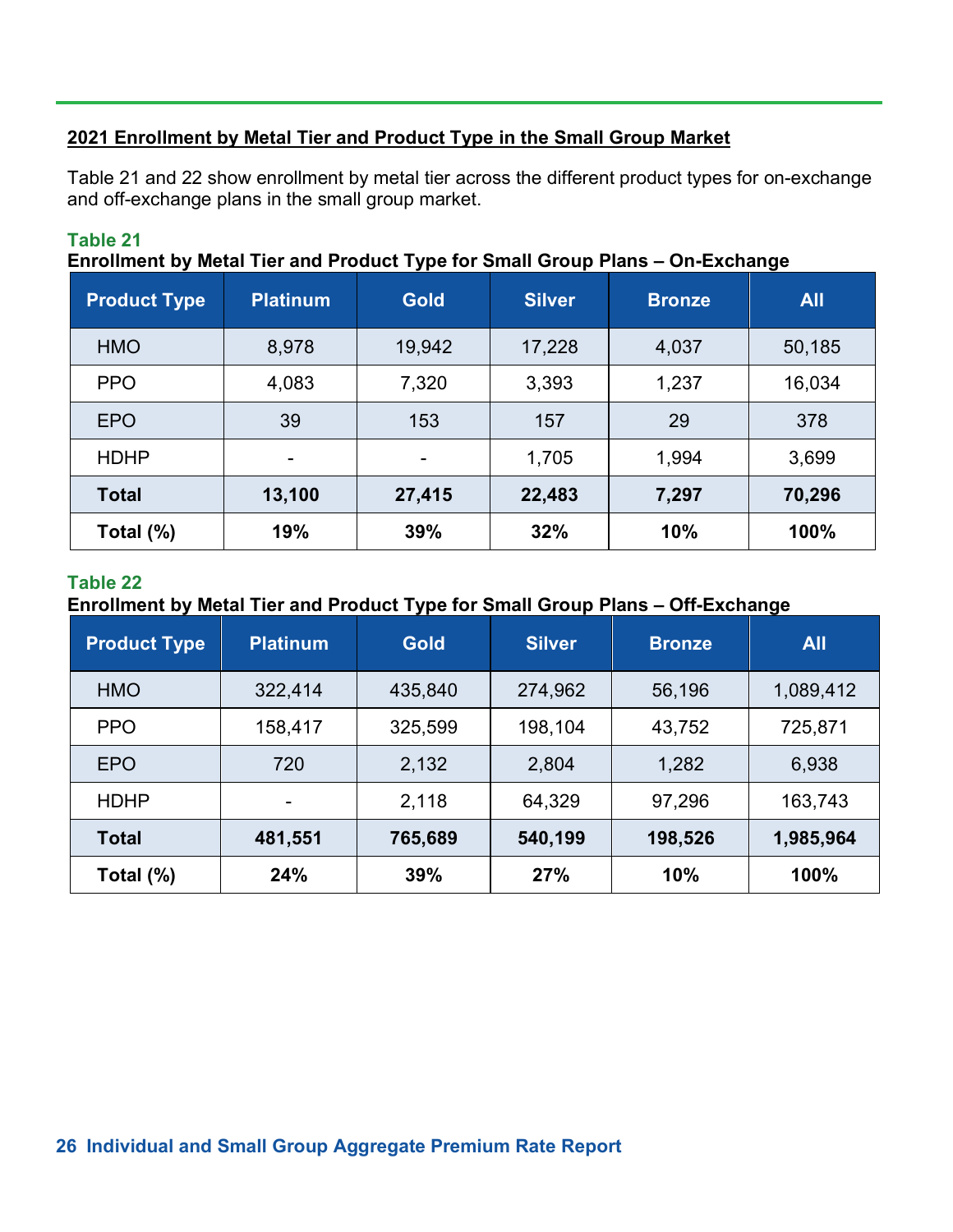## **Enrollee Cost Sharing**

Table 23 shows the percentage of enrollment for each deductible category for medical and pharmacy coverage for on-exchange, off-exchange, and grandfathered health plans in the small group market.

## **Table 23**

#### **Deductible for Medical and Pharmacy Combined**

| <b>Deductible</b>   | On-Exchange | <b>Off-Exchange</b> | <b>Grandfathered</b> |
|---------------------|-------------|---------------------|----------------------|
| \$0                 | 20%         | 28%                 | 69%                  |
| \$0.01 to \$499.99  | 35%         | 16%                 | 4%                   |
| \$500 to \$1,499.99 | 3%          | 16%                 | 2%                   |
| $$1,500+$           | 42%         | 40%                 | 25%                  |

Table 24 shows the percentage of enrollment in the various coinsurance categories for hospital inpatient benefits for on-exchange, off-exchange, and grandfathered health plans.

## **Table 24**

## **Coinsurance Percentage for Hospital Inpatient Benefit**

| <b>Coinsurance</b> | On-Exchange | <b>Off-Exchange</b> | <b>Grandfathered</b> |
|--------------------|-------------|---------------------|----------------------|
| 0%                 | 43%         | 35%                 | 88%                  |
| 0.01%-9.99%        | $0\%$       | 1%                  | 1%                   |
| 10%-19.99%         | 6%          | 8%                  | 1%                   |
| $20%+$             | 51%         | 56%                 | 10%                  |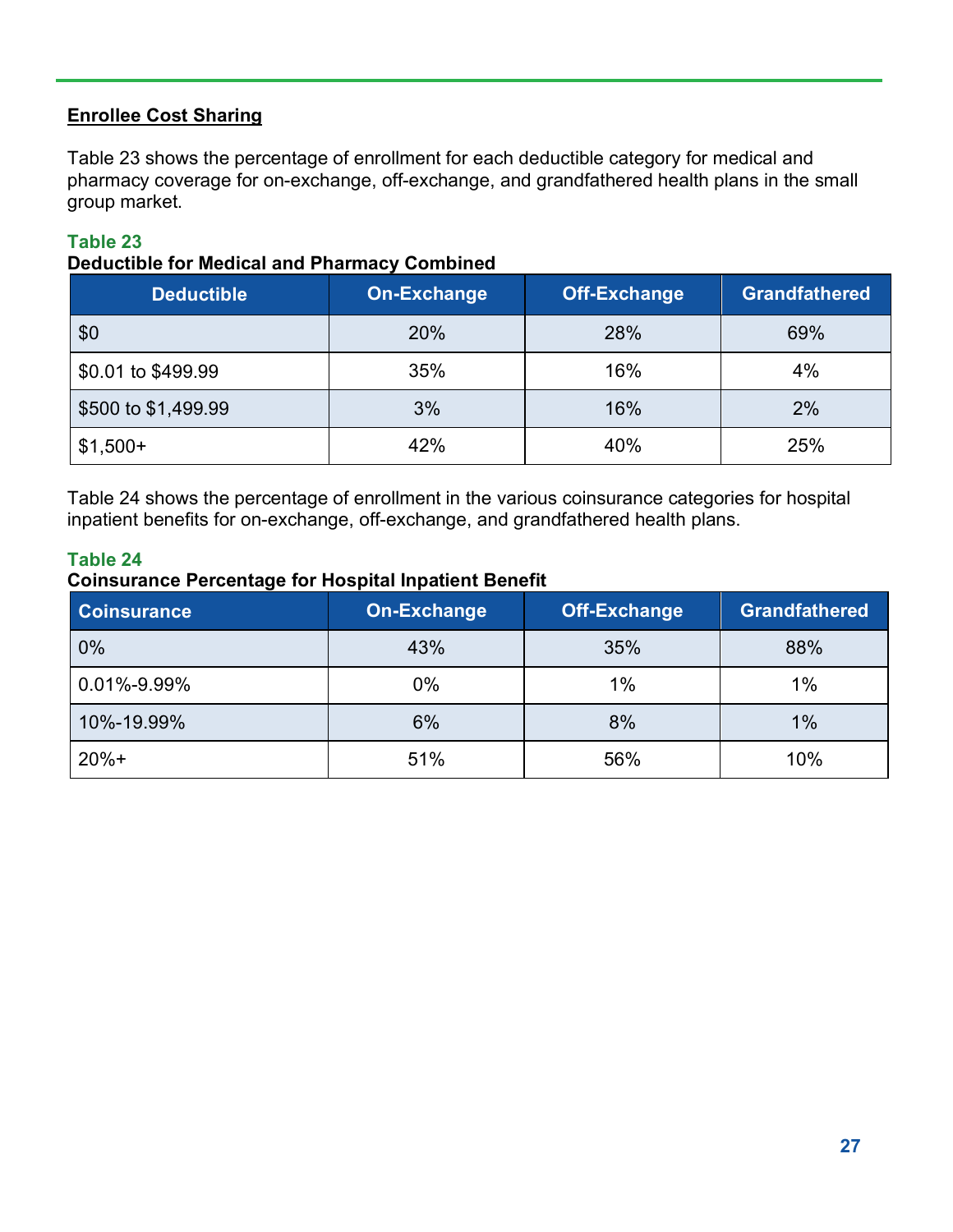Table 25 shows the percentage of enrollment by copayment category for primary care and specialist visits for on-exchange, off-exchange, and grandfathered health plans.

## **Table 25**

#### **Copayments for Primary Care and Specialist Visits**

| <b>Copayment</b> | On-Exchange | <b>Off-Exchange</b> | <b>Grandfathered</b> |
|------------------|-------------|---------------------|----------------------|
| \$0-\$49.99      | 63%         | 67%                 | 88%                  |
| \$50-\$99.99     | 37%         | 32%                 | 12%                  |
| $$100+$          | 0%          | 1%                  | 0%                   |

Table 26 shows the percentage of enrollment by the maximum out-of-pocket categories for medical and pharmacy benefits for on-exchange, off-exchange, and grandfathered health plans in the small group market.

## **Table 26**

#### **Maximum Out-of-Pocket for Medical and Pharmacy Benefits (In-Network Only)**

| <b>Family Maximum Out of</b><br><b>Pocket</b> | On-Exchange | <b>Off-Exchange</b> | <b>Grandfathered</b> |
|-----------------------------------------------|-------------|---------------------|----------------------|
| \$0-\$4,999.99                                | 19%         | 25%                 | 96%                  |
| \$5,000-\$7,499.99                            | 9%          | 21%                 | 4%                   |
| $$7,500+$                                     | 72%         | 54%                 | $0\%$                |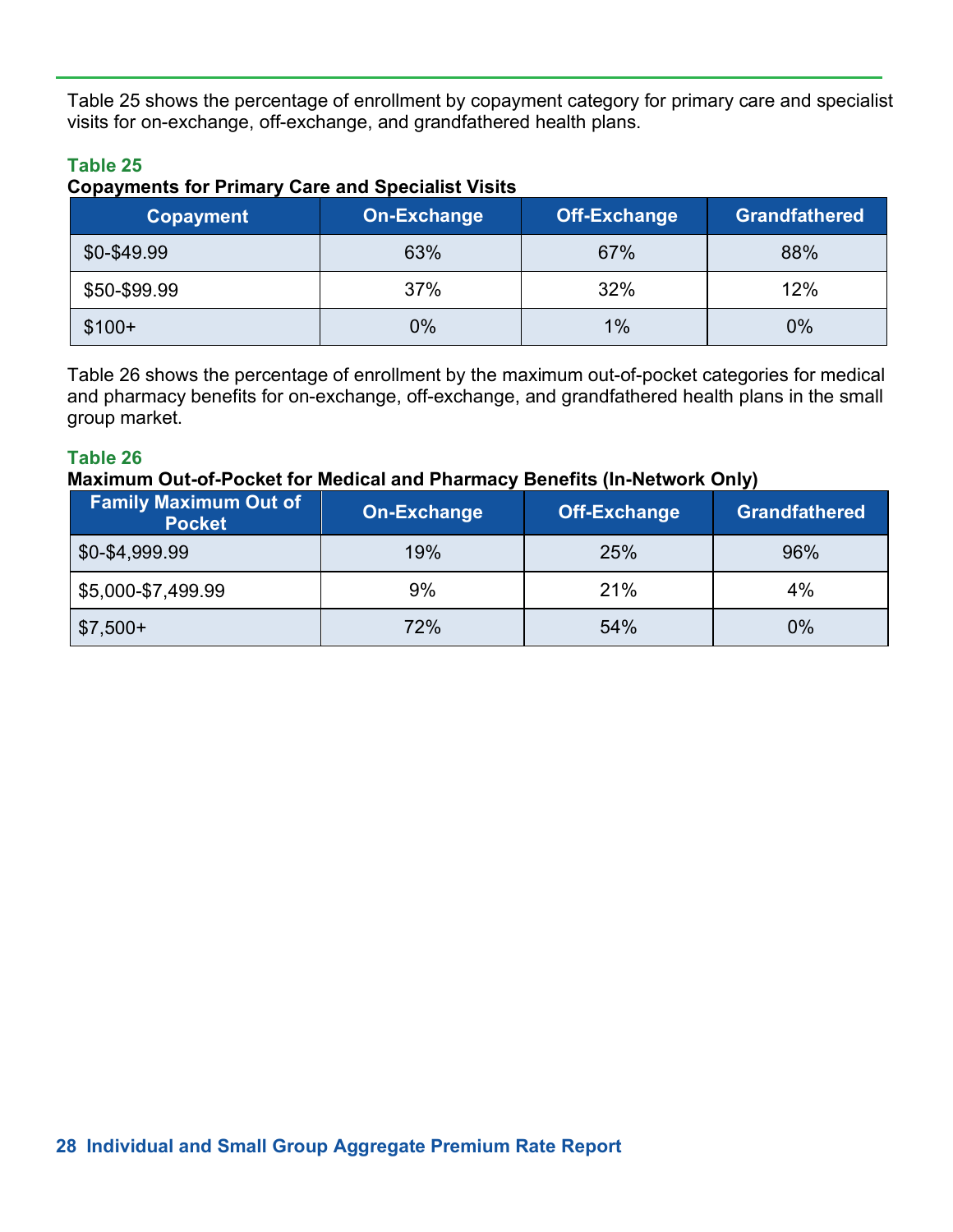## **V. Conclusion**

In 2021, there were approximately 12.7 million enrollees in DMHC regulated health plans that offered commercial products in the individual, small group, and large group markets. Of those, 2.43 million enrollees purchased individual health care coverage and 77% experienced a change to their rate. The overall average premium PMPM was \$550.95, a decrease of 0.4% from 2020. In addition, 2.22 million enrollees purchased small group health care coverage and most experienced an increase in their rates. The overall average premium PMPM was \$532.90, an increase of 1.8% from 2020.

This is the first annual report that presents information on aggregate rates and enrollment in the individual and small group markets. The report provides greater transparency into the types of health insurance coverage consumers are purchasing, including average premium PMPM, anticipated claims trends, enrollment by metal tier and product type, and information on enrollee cost sharing for on-exchange, off-exchange, and grandfathered plans. The information contained [in this report, along with the information provided in the Large Group Aggregate Rates and](https://www.dmhc.ca.gov/AbouttheDMHC/DMHCReports/PublicReports.aspx#largegroup) Prescription Drug Costs Report, provide a more complete picture of the state's health insurance marketplace and the cost of health care.

The report supports the important role Covered California plays in the individual market. The majority of consumers who get their coverage through Covered California receive state or federal premium assistance and many receive assistance with out-of-pocket costs through cost sharing assistance, allowing many enrollees to choose a plan with rich benefits.

The DMHC will continue to collect and report this data and will annually present the information at various public meetings. Future reports will include trend information that will serve as a valuable tool for the Department, researchers, and policymakers to gauge the impact of efforts to improve affordability and expand health care coverage as well as inform policy decisions on how to control health care costs.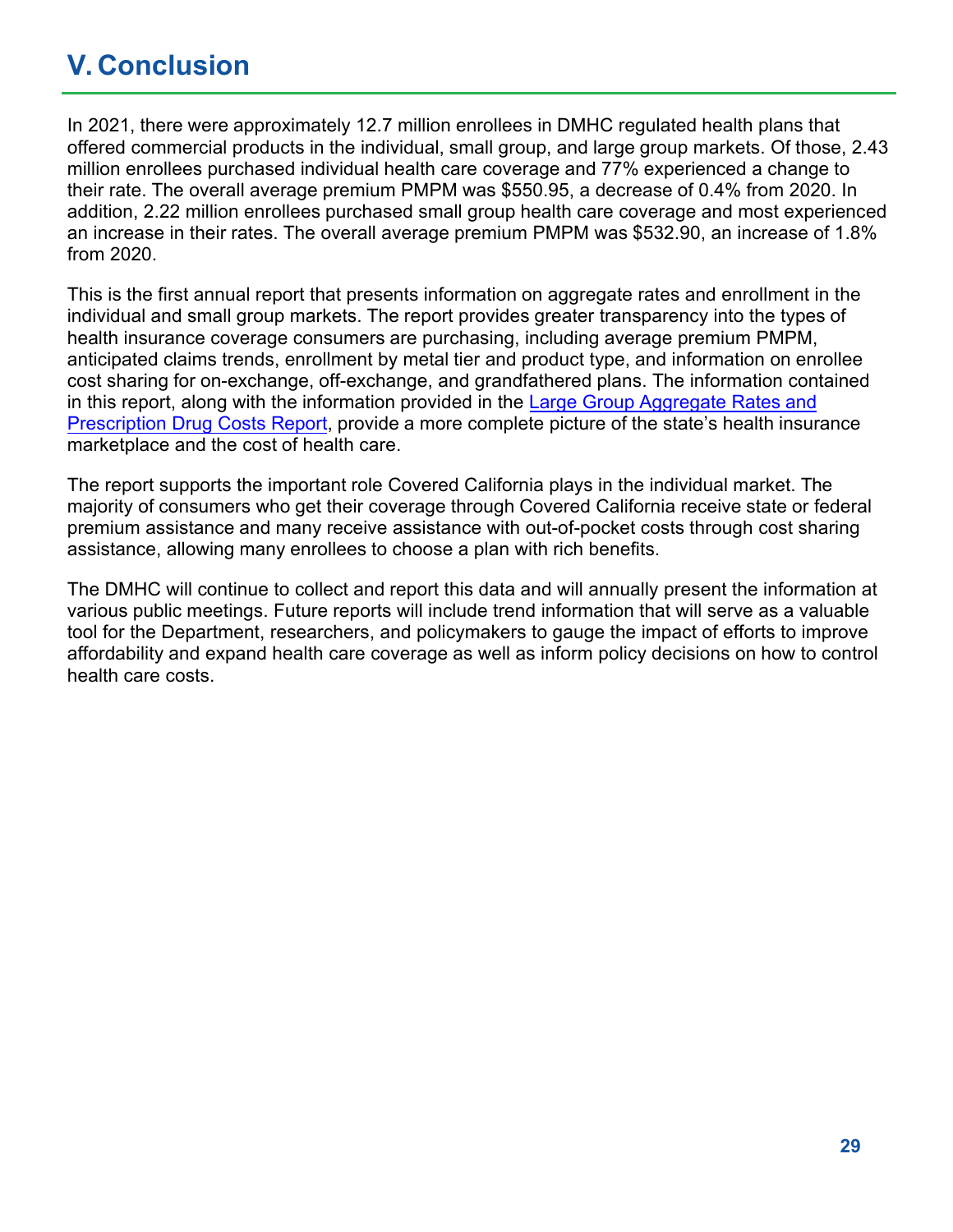## **Appendix A:**

**List of Health Plans Required to File Pursuant California Health and Safety Code section 1385.043**

## **Individual Market**

| <b>Health Plan Name</b>                                                             | <b>On-Exchange</b> | <b>Off-Exchange</b> | <b>Grandfathered</b> |
|-------------------------------------------------------------------------------------|--------------------|---------------------|----------------------|
| <b>Blue Cross of California (Anthem</b><br><b>Blue Cross)</b>                       | Yes                | Yes                 | Yes                  |
| California Physicians' Service (Blue<br>Shield of California)                       | Yes                | Yes                 | <b>No</b>            |
| <b>Chinese Community Health Plan</b>                                                | Yes                | Yes                 | No                   |
| Health Net of California, Inc.                                                      | Yes                | Yes                 | <b>No</b>            |
| <b>Kaiser Foundation Health</b><br>Plan, Inc. (Kaiser Permanente)                   | Yes                | Yes                 | Yes                  |
| Local Initiative Health Authority for Los<br>Angeles County (L.A. Care Health Plan) | Yes                | Yes                 | <b>No</b>            |
| <b>Molina Health Care</b>                                                           | Yes                | No                  | <b>No</b>            |
| Oscar Health Plan of California                                                     | Yes                | Yes                 | <b>No</b>            |
| Santa Clara County (Valley Health Plan)                                             | Yes                | Yes                 | <b>No</b>            |
| <b>Sharp Health Plan</b>                                                            | Yes                | Yes                 | <b>No</b>            |
| Sutter Health Plan (Sutter Health Plus)                                             | No                 | Yes                 | <b>No</b>            |
| Western Health Advantage                                                            | Yes                | Yes                 | <b>No</b>            |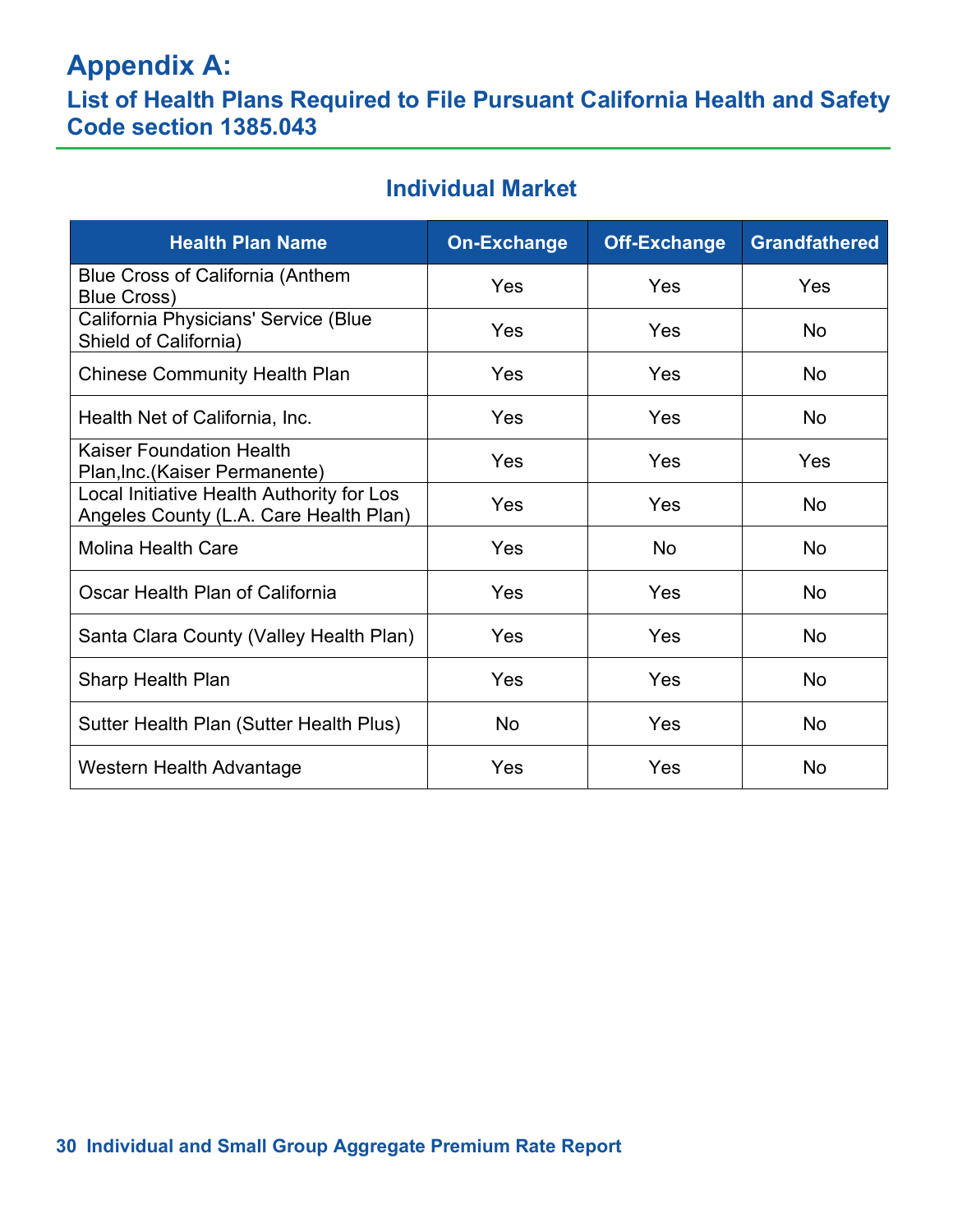## **Appendix A:**

## **List of Health Plans Required to File Pursuant California Health and Safety Code section 1385.043**

## **Small Group Market**

| <b>Health Plan Name</b>                                       | <b>On-Exchange</b> | <b>Off-Exchange</b> | <b>Grandfathered</b> |
|---------------------------------------------------------------|--------------------|---------------------|----------------------|
| Aetna Health of California Inc.                               | No                 | Yes                 | No                   |
| <b>Blue Cross of California (Anthem Blue</b><br>Cross)        | No                 | Yes                 | <b>No</b>            |
| California Physicians' Service<br>(Blue Shield of California) | Yes                | Yes                 | No                   |
| <b>Chinese Community Health Plan</b>                          | No                 | Yes                 | <b>No</b>            |
| <b>Community Care Health Plan, Inc.</b>                       | No                 | Yes                 | <b>No</b>            |
| <b>County of Ventura (Ventura County</b><br>Health Care Plan) | No                 | Yes                 | <b>No</b>            |
| Health Net of California, Inc.                                | <b>No</b>          | Yes                 | Yes                  |
| Kaiser Foundation Health Plan, Inc.<br>(Kaiser Permanente)    | Yes                | Yes                 | Yes                  |
| Oscar Health Plan of California                               | Yes                | Yes                 | No                   |
| Santa Clara County (Valley Health Plan)                       | No                 | No                  | Yes                  |
| <b>Sharp Health Plan</b>                                      | Yes                | Yes                 | Yes                  |
| Sutter Health Plan (Sutter Health Plus)                       | No                 | Yes                 | <b>No</b>            |
| UHC of California (UnitedHealthcare of<br>California)         | No                 | Yes                 | <b>No</b>            |
| UnitedHealthcare Benefits Plan of<br>California               | <b>No</b>          | Yes                 | <b>No</b>            |
| Western Health Advantage                                      | <b>No</b>          | Yes                 | <b>No</b>            |